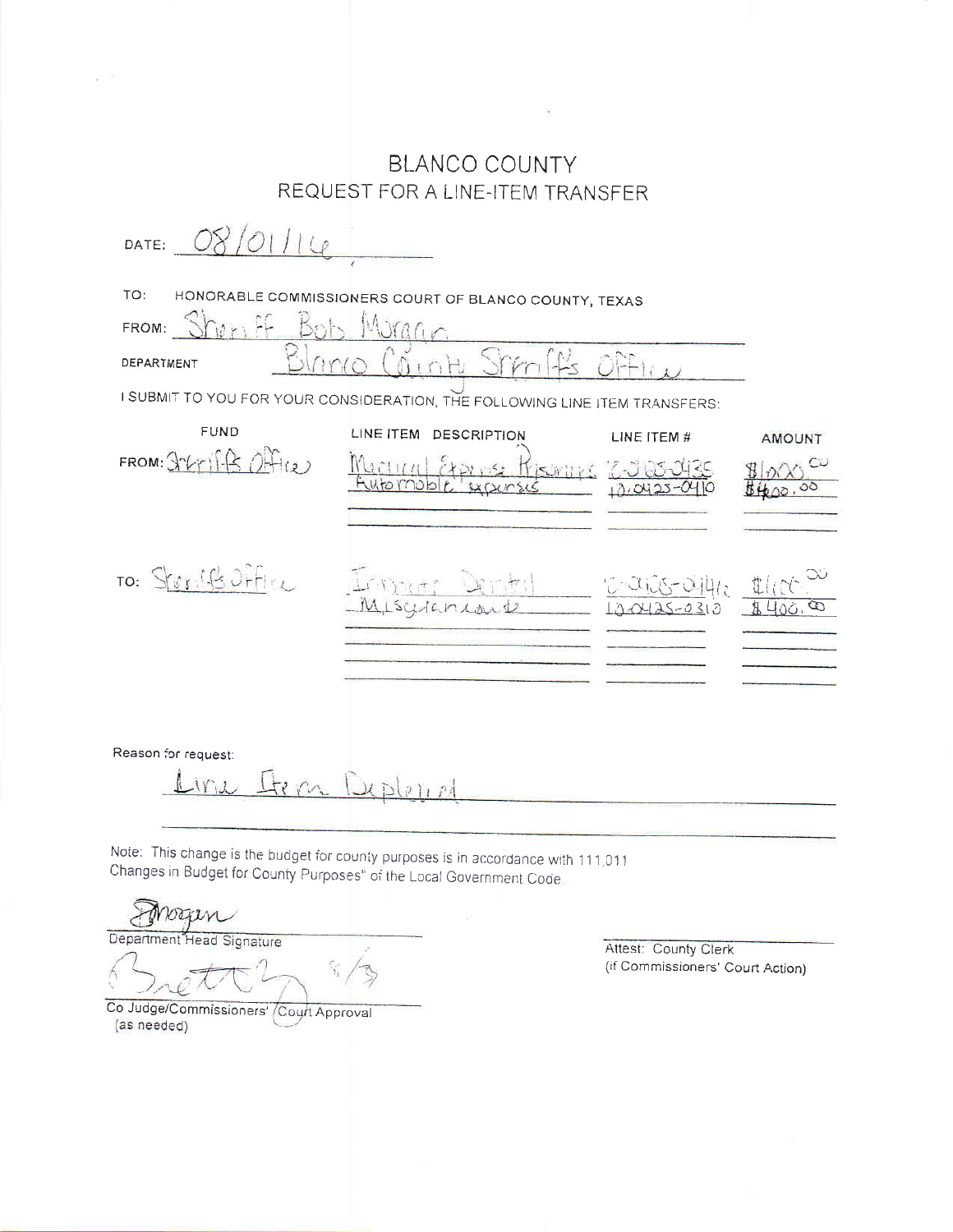|                                                                                                                                                                                   | <b>BLANCO COUNTY</b><br>REQUEST FOR A LINE-ITEM TRANSFER                                        |                                                          |         |
|-----------------------------------------------------------------------------------------------------------------------------------------------------------------------------------|-------------------------------------------------------------------------------------------------|----------------------------------------------------------|---------|
| DATE: $8/4/10$                                                                                                                                                                    |                                                                                                 |                                                          |         |
| TO:<br>m<br>FROM:<br>DEPARTMENT                                                                                                                                                   | HONORABLE COMMISSIONERS COURT OF BLANCO COUNTY, TEXAS                                           |                                                          |         |
|                                                                                                                                                                                   | I SUBMIT TO YOU FOR YOUR CONSIDERATION, THE FOLLOWING LINE ITEM TRANSFERS:                      |                                                          |         |
| <b>FUND</b>                                                                                                                                                                       | LINE ITEM DESCRIPTION                                                                           | LINE ITEM #                                              | AMOUNT  |
| FROM: SYXMFFS Office                                                                                                                                                              | Einerment Repair                                                                                | 100425-0308                                              | ုပ္မွ ဆ |
|                                                                                                                                                                                   |                                                                                                 |                                                          |         |
| TO: STEMPS Office                                                                                                                                                                 | <u>Miscullaneous</u>                                                                            | 1004250310                                               | 630     |
| Reason for request:<br>Changes in Budget for County Purposes" of the Local Government Code.<br>Department Head Signature<br>Co Judge/Commissioners' Court Approval<br>(as needed) | austitich.<br>Note: This change is the budget for county purposes is in accordance with 111.011 | Attest: County Clerk<br>(if Commissioners' Court Action) |         |
|                                                                                                                                                                                   |                                                                                                 |                                                          |         |

 $\begin{array}{ccc} \omega & \pm \omega \\ \end{array}$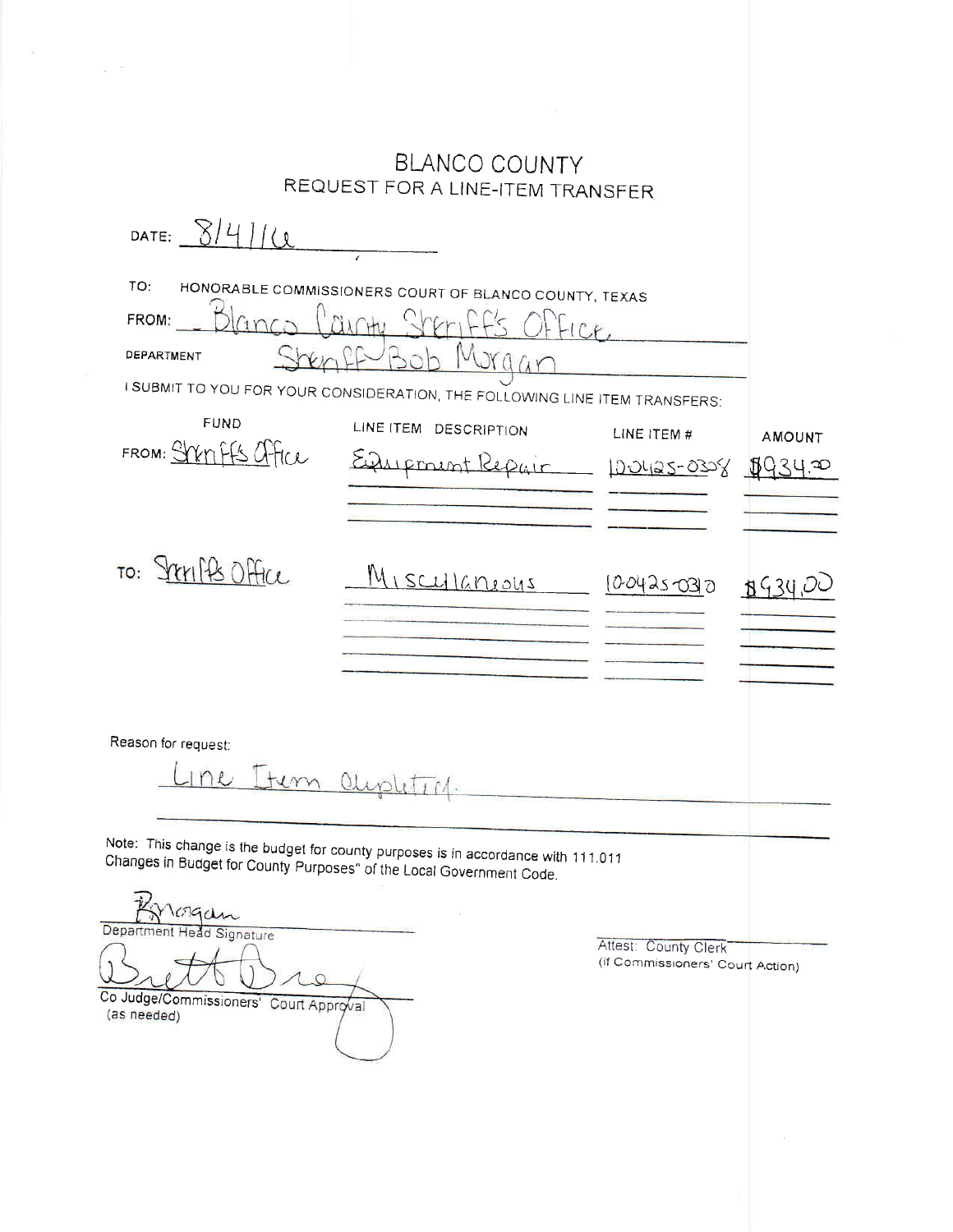|                                                       | <b>BLANCO COUNTY</b>                                                              |                                                          |               |
|-------------------------------------------------------|-----------------------------------------------------------------------------------|----------------------------------------------------------|---------------|
|                                                       | <b>REQUEST FOR A LINE-ITEM TRANSFER</b>                                           |                                                          |               |
| DATE:                                                 | 1/6                                                                               |                                                          |               |
| TO:                                                   | HONORABLE COMMISSIONERS COURT OF BLANCO COUNTY, TEXAS                             |                                                          |               |
| FROM:                                                 |                                                                                   |                                                          |               |
|                                                       |                                                                                   |                                                          |               |
| <b>DEPARTME</b>                                       |                                                                                   |                                                          |               |
|                                                       | I SUBMIT TO YOU FOR YOUR CONSIDERATION, THE FOLLOWING LINE ITEM TRANSFERS:        |                                                          |               |
| <b>FUND</b>                                           | LINE ITEM DESCRIPTION                                                             | LINE ITEM #                                              | <b>AMOUNT</b> |
| FROM: $324$                                           | PAU/NS                                                                            | 324                                                      | 2600.00       |
|                                                       |                                                                                   |                                                          |               |
|                                                       |                                                                                   |                                                          |               |
|                                                       |                                                                                   |                                                          |               |
| 520                                                   |                                                                                   |                                                          |               |
| TO:                                                   | CONTRACT                                                                          | 320.                                                     | 2600.00       |
|                                                       |                                                                                   |                                                          |               |
|                                                       |                                                                                   |                                                          |               |
|                                                       |                                                                                   |                                                          |               |
|                                                       |                                                                                   |                                                          |               |
|                                                       |                                                                                   |                                                          |               |
| Reason for request:                                   |                                                                                   |                                                          |               |
|                                                       | Milling MACH.                                                                     |                                                          |               |
|                                                       |                                                                                   |                                                          |               |
|                                                       |                                                                                   |                                                          |               |
|                                                       | Note: This change is the budget for county purposes is in accordance with 111.011 |                                                          |               |
|                                                       | Changes in Budget for County Purposes" of the Local Government Code.              |                                                          |               |
|                                                       |                                                                                   |                                                          |               |
| <b>Øspartment Head Signature</b>                      |                                                                                   |                                                          |               |
|                                                       |                                                                                   | Attest: County Clerk<br>(if Commissioners' Court Action) |               |
|                                                       |                                                                                   |                                                          |               |
| Co Judge/Commissioners' Court Approval<br>(as needed) |                                                                                   |                                                          |               |
|                                                       |                                                                                   |                                                          |               |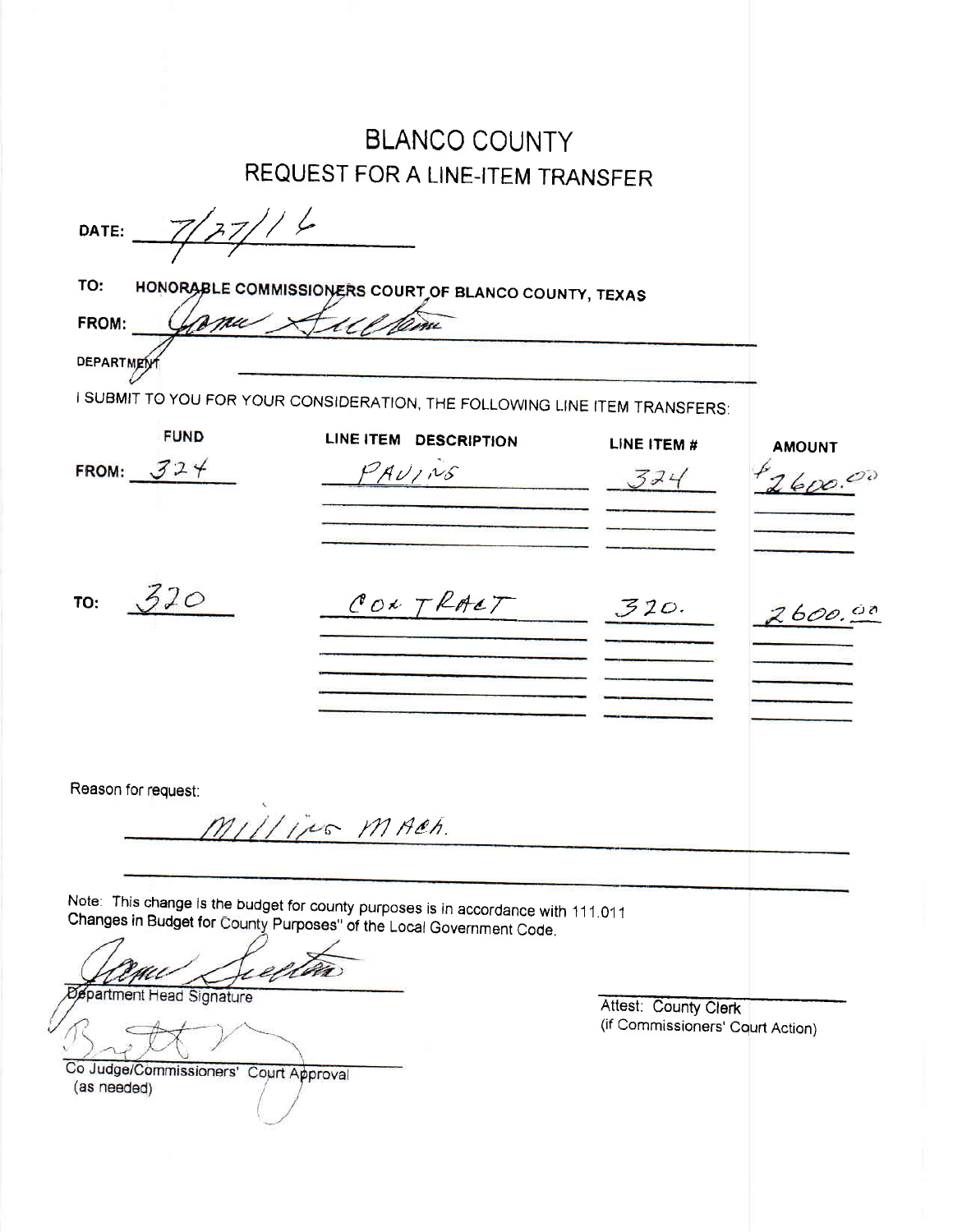|                        | <b>Blanco County Commissioners' Court</b>                                                                                                                |                    | 华                |
|------------------------|----------------------------------------------------------------------------------------------------------------------------------------------------------|--------------------|------------------|
|                        | 9-Aug-16                                                                                                                                                 |                    |                  |
|                        | bung<br>Invoice File Listing By F                                                                                                                        |                    |                  |
| Fund                   | Description                                                                                                                                              | Disbursement       |                  |
| 010                    | General Fund                                                                                                                                             | 34,923.71          |                  |
| 015                    | Road & Bridge Fund                                                                                                                                       | 3,556.89           |                  |
| 017                    | Records Mngmt Clerk                                                                                                                                      | 265.00             |                  |
| 041                    | District Rec Preservation                                                                                                                                | 150.00             |                  |
| 046                    | CW Road & Bridge                                                                                                                                         | 46,987.65          |                  |
|                        |                                                                                                                                                          |                    |                  |
| <b>Total</b>           |                                                                                                                                                          | 85,883.25          |                  |
|                        | The attached list of Claims Payable have been examined & approved for payment by the County Auditor as provided by the Texas LGC 113.064 & 113.065       |                    |                  |
| Attest County Auditor: | Cendu Q Ke                                                                                                                                               |                    | 08/05/16<br>Date |
|                        | The attached list of Claims Payable have been examined & approved for payment by the Commissioners' Court as provided by the Texas LGC 115.021 & 115.022 |                    |                  |
| County Judge           |                                                                                                                                                          |                    | Date             |
| Commissioner Pct 1     |                                                                                                                                                          | Commissioner Pct 3 |                  |
| Commissioner Pct 2     |                                                                                                                                                          | Commissioner Pct 4 |                  |
|                        |                                                                                                                                                          |                    |                  |
|                        |                                                                                                                                                          |                    |                  |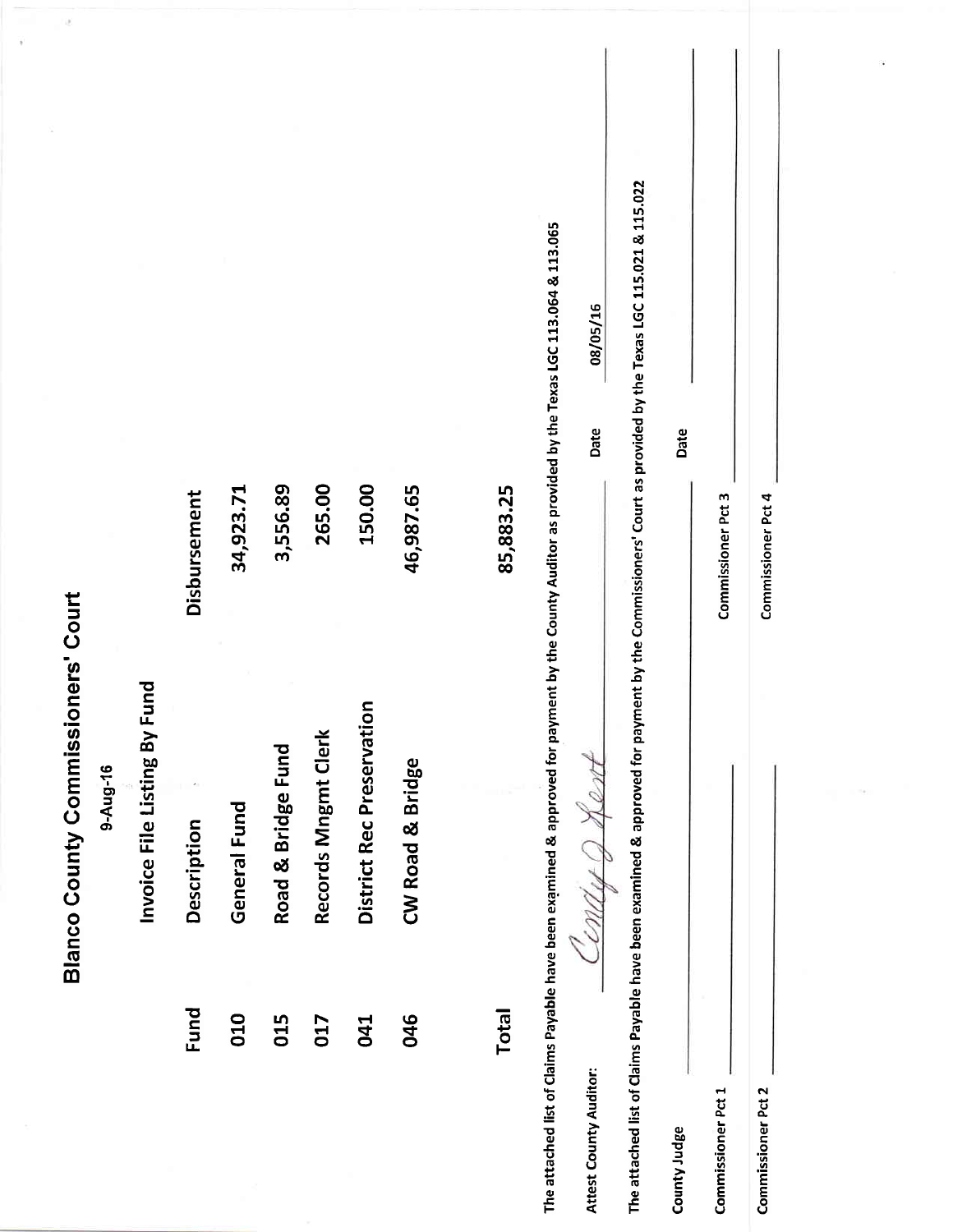| 08/05/2016--UNPAID INVOICE REVIEW LISTING -- 10-000-000 GENERAL FUND<br>TIME:11:37 AM |            | <b>CYCLE: ALL</b>           | <b>PAGE</b><br>1.<br>PREPARER:0004 |
|---------------------------------------------------------------------------------------|------------|-----------------------------|------------------------------------|
| NAME-OF-VENDOR                                                                        |            |                             |                                    |
| DEPARTMENT                                                                            | INVOICE-NO | DESCRIPTION-OF-INVOICE      | <b>AMOUNT</b>                      |
| BLANCO HYDRO GAS CO.                                                                  |            |                             |                                    |
| RECYCLING COORDINATOR                                                                 |            |                             |                                    |
| <b>VENDOR TOTAL</b>                                                                   | 59065      | ACCT#2411 RECYCLING         | 24.00<br>24,00                     |
| BURNET COUNTY TREASURER                                                               |            |                             |                                    |
| <b>COUNTY SHERIFF</b>                                                                 | 59014      | INMATE HOUSING JUNE 2016    | 1,540.00                           |
| <b>COUNTY SHERIFF</b>                                                                 | 59015      | INMATE HOUSING MAY 2016     | 945.00                             |
| VENDOR TOTAL                                                                          |            |                             | 2,485.00                           |
| BUSINESS CENTER PRINT & OS                                                            |            |                             |                                    |
| COUNTY SHERIFF                                                                        | 59068      | INV#120752 LEC              | 149.39                             |
| <b>COUNTY SHERIFF</b>                                                                 | 59069      | INV#120752.1 LEC            | 8.26                               |
| <b>VENDOR TOTAL</b>                                                                   |            |                             | 157.65                             |
| CARD SERVICE CENTER                                                                   |            |                             |                                    |
| <b>COURTHOUSE EXPENSES</b>                                                            | 59113      | 4707 1205 3610 0344 COUNTY  | 13.59                              |
| COUNTY SHERIFF                                                                        | 59114      | 4707 1205 3610 0542 JACKSON | 247.14                             |
| <b>COUNTY SHERIFF</b>                                                                 | 59115      | 4707 1205 3610 0427 SHUMAKE | 524.34                             |
| COUNTY SHERIFF                                                                        | 59116      | 4707 1205 3610 0427 SHUMAKE | 9.74                               |
| COUNTY SHERIFF                                                                        | 59117      | 4707 1205 3610 0393 MORGAN  | 24.63                              |
| <b>COURTHOUSE EXPENSES</b>                                                            | 59118      | 4707 1205 3610 0393 MORGAN  | 87.64                              |
| <b>COURTHOUSE EXPENSES</b>                                                            | 59119      | 4707 1205 3610 0369 GILLIAM | 173.43                             |
| <b>COURTHOUSE EXPENSES</b>                                                            | 59120      | 4707 1205 3610 0369 GILLIAM | 139.56                             |
| <b>COURTHOUSE EXPENSES</b>                                                            | 59121      | 4707 1205 3610 0310 SWIFT   | 100.44                             |
| ELECTIONS ADMINISTRATOR                                                               | 59123      | 4707 1205 3610 0310 SWIFT   | 365.70                             |
| <b>COURTHOUSE EXPENSES</b>                                                            | 59124      | 4707 1205 3610 0310 SWIFT   | 20.00                              |
| <b>COURTHOUSE EXPENSES</b>                                                            | 59125      | 4707 1205 3610 0310 SWIFT   | 540.80                             |
| COUNTY SHERIFF                                                                        | 59127      | 4707 1205 3610 0328 ABLON   | 150.00                             |
| COUNTY SHERIFF                                                                        | 59128      | 4707 1205 3610 0328 ABLON   | 32.76                              |
| COUNTY SHERIFF                                                                        | 59129      | 4707 1205 3610 0328 ABLON   | 44,21                              |
| COUNTY SHERIFF                                                                        | 59130      | 4707 1205 3610 0328 ABLON   | 17.87                              |
| <b>VENDOR TOTAL</b>                                                                   |            |                             | 2,491.85                           |
| CITY OF BLANCO                                                                        |            |                             |                                    |
| <b>COURTHOUSE EXPENSES</b>                                                            | 59016      | ACCT #16 SOUTH ANNEX        | 67.25                              |
| <b>VENDOR TOTAL</b>                                                                   |            | No. or other com-           | 67.25                              |
| CITY OF JOHNSON CITY                                                                  |            |                             |                                    |
| <b>COURTHOUSE EXPENSES</b>                                                            | 59017      | ACCT #1186 ANNEX LO         | 10.23                              |
| <b>COURTHOUSE EXPENSES</b>                                                            | 59018      | ACCT #73 COURTHOUSE         | 206.94                             |
| <b>COURTHOUSE EXPENSES</b>                                                            | 59019      | ACCT #1089 PCT 2            | 75.19                              |
| <b>COURTHOUSE EXPENSES</b>                                                            | 59020      | ACCT #1187 ANNEX HIGH       | 51.37                              |
| <b>COURTHOUSE EXPENSES</b>                                                            | 59021      | ACCT #95 OLD JAIL           | 75.19                              |
| COUNTY SHERIFF                                                                        | 59022      | ACCT #1316 LEC LOW          | 624.00                             |
| COUNTY SHERIFF                                                                        | 59023      | ACCT #1255 LEC              | 90.24                              |
| <b>COUNTY SHERIFF</b>                                                                 | 59024      | ACCT #1317 LEC HIGH         | 51.37                              |
| <b>VENDOR TOTAL</b>                                                                   |            |                             | 1,184.53                           |
| CLINICAL PATHOLOGY ASSOCIATES                                                         |            |                             |                                    |
| INDIGENT HEALTH CARE                                                                  | 59026      | PATIENT #N9635529           | 32.47                              |
| INDIGENT HEALTH CARE                                                                  | 59027      | PATIENT #N9635529           | 19.19                              |
| <b>VENDOR TOTAL</b>                                                                   |            |                             | 51.66                              |
| COUNTY & DISTRICT CLERKS' ASSOC                                                       |            |                             |                                    |
| DISTRICT CLERK                                                                        | 59111      | DUES - DEBBY ELSBURY        | 100.00                             |
| DISTRICT CLERK                                                                        | 59112      | DUES - DEBBY ELSBURY        | 25.00                              |
| <b>VENDOR TOTAL</b>                                                                   |            |                             | 125.00                             |

 $\bar{\pi}$ 

à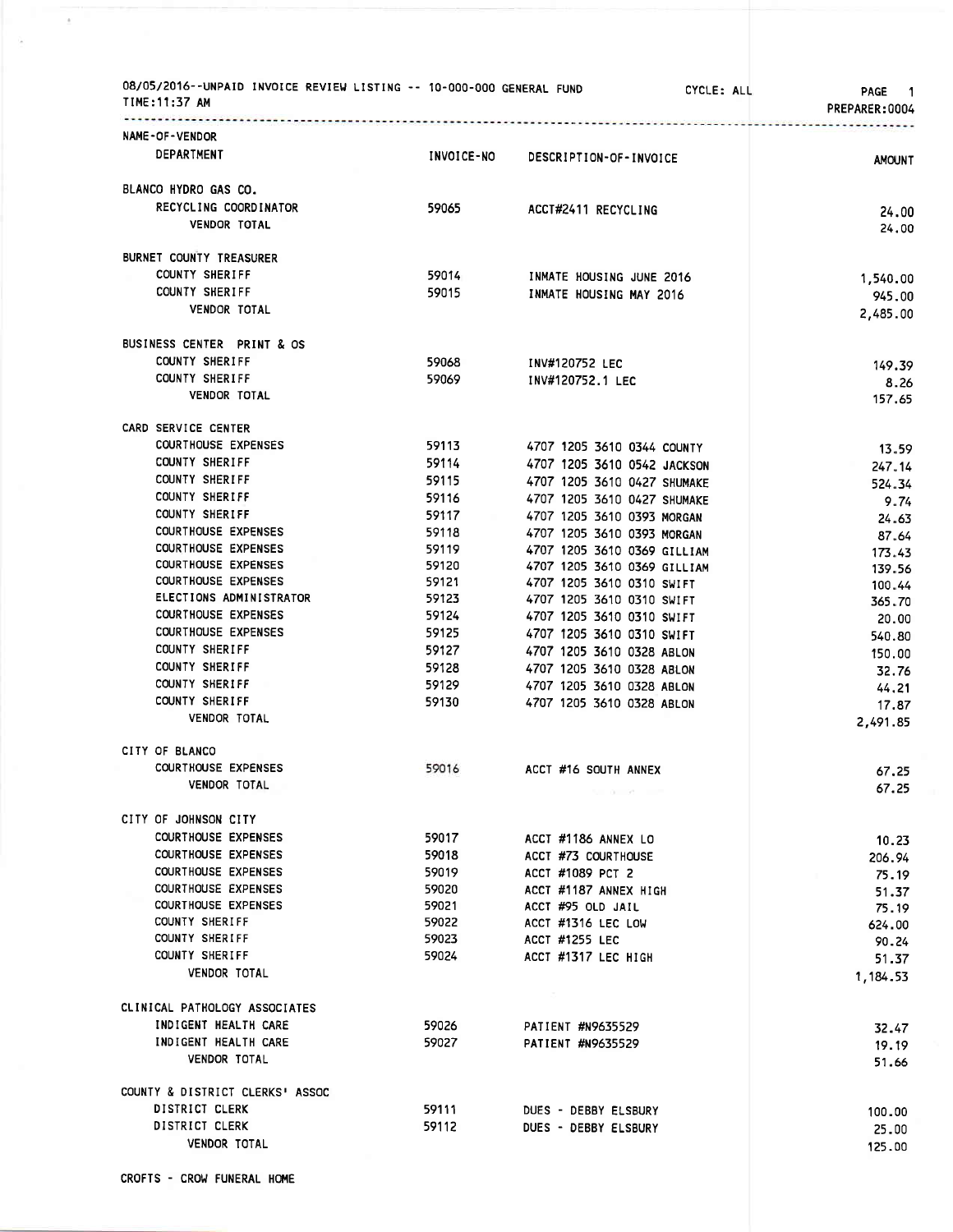| 08/05/2016--UNPAID INVOICE REVIEW LISTING -- 10-000-000 GENERAL FUND<br>TIME: 11:37 AM<br>*************************<br>--------------------- |              |                              | CYCLE: ALL<br>PAGE 2<br>PREPARER:0004 |
|----------------------------------------------------------------------------------------------------------------------------------------------|--------------|------------------------------|---------------------------------------|
| NAME-OF-VENDOR                                                                                                                               |              |                              |                                       |
| <b>DEPARTMENT</b>                                                                                                                            | INVOICE-NO = | DESCRIPTION-OF-INVOICE       | <b>AMOUNT</b>                         |
| <b>JUDICIAL EXPENSES</b>                                                                                                                     | 59025        | INV TRADE BODY TRANSPORT     | 350.00                                |
| <b>VENDOR TOTAL</b>                                                                                                                          |              |                              | 350.00                                |
| DARREN LEE UMPHREY                                                                                                                           |              |                              |                                       |
| <b>JUDICIAL EXPENSES</b>                                                                                                                     | 59028        | CASE # CR 01321              | 425,00                                |
| <b>VENDOR TOTAL</b>                                                                                                                          |              |                              | 425.00                                |
| DATA-FLEX BUSINESS PRODUCTS                                                                                                                  |              |                              |                                       |
| TAX ASSESSOR/COLLECTOR                                                                                                                       | 59071        | VOTER APPLICATIONS           | 271,76                                |
| <b>VENDOR TOTAL</b>                                                                                                                          |              |                              | 271.76                                |
| DEBORAH EARLEY                                                                                                                               |              |                              |                                       |
| <b>COUNTY ATTORNEY</b>                                                                                                                       | 59072        | <b>REIMBURSEMENT</b>         | 39.96                                 |
| <b>VENDOR TOTAL</b>                                                                                                                          |              |                              | 39.96                                 |
| DORA BARKER                                                                                                                                  |              |                              |                                       |
| ELECTIONS ADMINISTRATOR                                                                                                                      | 59063        | EARLY VOTING 11-2015         | 110.50                                |
| <b>VENDOR TOTAL</b>                                                                                                                          |              |                              | 110.50                                |
| <b>DUSTIN GREEN</b>                                                                                                                          |              |                              |                                       |
| COUNTY SHERIFF                                                                                                                               | 59074        | <b>REIMBURSEMENT</b>         | 153.00                                |
| <b>VENDOR TOTAL</b>                                                                                                                          |              |                              | 153.00                                |
| EXPRESS AUTOMOTIVE SERVICE                                                                                                                   |              |                              |                                       |
| <b>COUNTY SHERIFF</b>                                                                                                                        | 59077        | INV#3732184 LEC              | 585.61                                |
| COUNTY SHERIFF                                                                                                                               | 59078        | INV#3732339 LEC              | 54,81                                 |
| COUNTY SHERIFF<br><b>VENDOR TOTAL</b>                                                                                                        | 59079        | INV#3732325 LEC              | 54.81<br>695.23                       |
| FRONTIER COMMUNICATIONS                                                                                                                      |              |                              |                                       |
| <b>COUNTY SHERIFF</b>                                                                                                                        | 59029        | 210-020-1205 SHERIFF         | 169.99                                |
| <b>COUNTY SHERIFF</b>                                                                                                                        | 59030        | 830-868-7104 SHERIFF         | 967.36                                |
| COUNTY CLERK                                                                                                                                 | 59031        | 830-868-7357 CO CLERK        | 5.70                                  |
| STATE AGENIES SERVICES                                                                                                                       | 59032        | 830-868-4008 ADULT PROBATION | 791.15                                |
| VENDOR TOTAL                                                                                                                                 |              |                              | 1,934.20                              |
| GRAVES HUMPHRIES, STAHL, LIMITED                                                                                                             |              |                              |                                       |
| COURTHOUSE EXPENSES                                                                                                                          | 59033        | REPORT #COL005 JP 1          | 650.64                                |
| <b>VENDOR TOTAL</b>                                                                                                                          |              |                              | 650.64                                |
| GT DISTRIBUTORS, INC                                                                                                                         |              |                              |                                       |
| COUNTY SHERIFF                                                                                                                               | 59080        | INV#INV0580720 LEC           | 113.94                                |
| <b>VENDOR TOTAL</b>                                                                                                                          |              |                              | 113.94                                |
| GULF COAST PAPER CO. INC.                                                                                                                    |              |                              |                                       |
| <b>COURTHOUSE EXPENSES</b>                                                                                                                   | 59058        | CUST #7021049                | 120.28                                |
| VENDOR TOTAL                                                                                                                                 |              |                              | 120.28                                |
| HEART OF THE HILLS FIRE & SAFETY                                                                                                             |              |                              |                                       |
| <b>COURTHOUSE EXPENSES</b>                                                                                                                   | 59034        | INV #11704 -11713 INSPECTION | 509.00                                |
| <b>VENDOR TOTAL</b>                                                                                                                          |              |                              | 509.00                                |
| HEFFERNAN INS DBA ADAMS INS. AGENCY                                                                                                          |              |                              |                                       |
| TAX ASSESSOR/COLLECTOR<br><b>VENDOR TOTAL</b>                                                                                                | 59064        | INV #58549 TAC               | 199.00<br>199.00                      |
|                                                                                                                                              |              |                              |                                       |
| HILL COUNTRY IT                                                                                                                              |              |                              |                                       |
|                                                                                                                                              |              |                              |                                       |

 $\mathcal{A}$ 

 $\sim 0.0$ 

 $\mathbf{r} = -\mathbf{r}$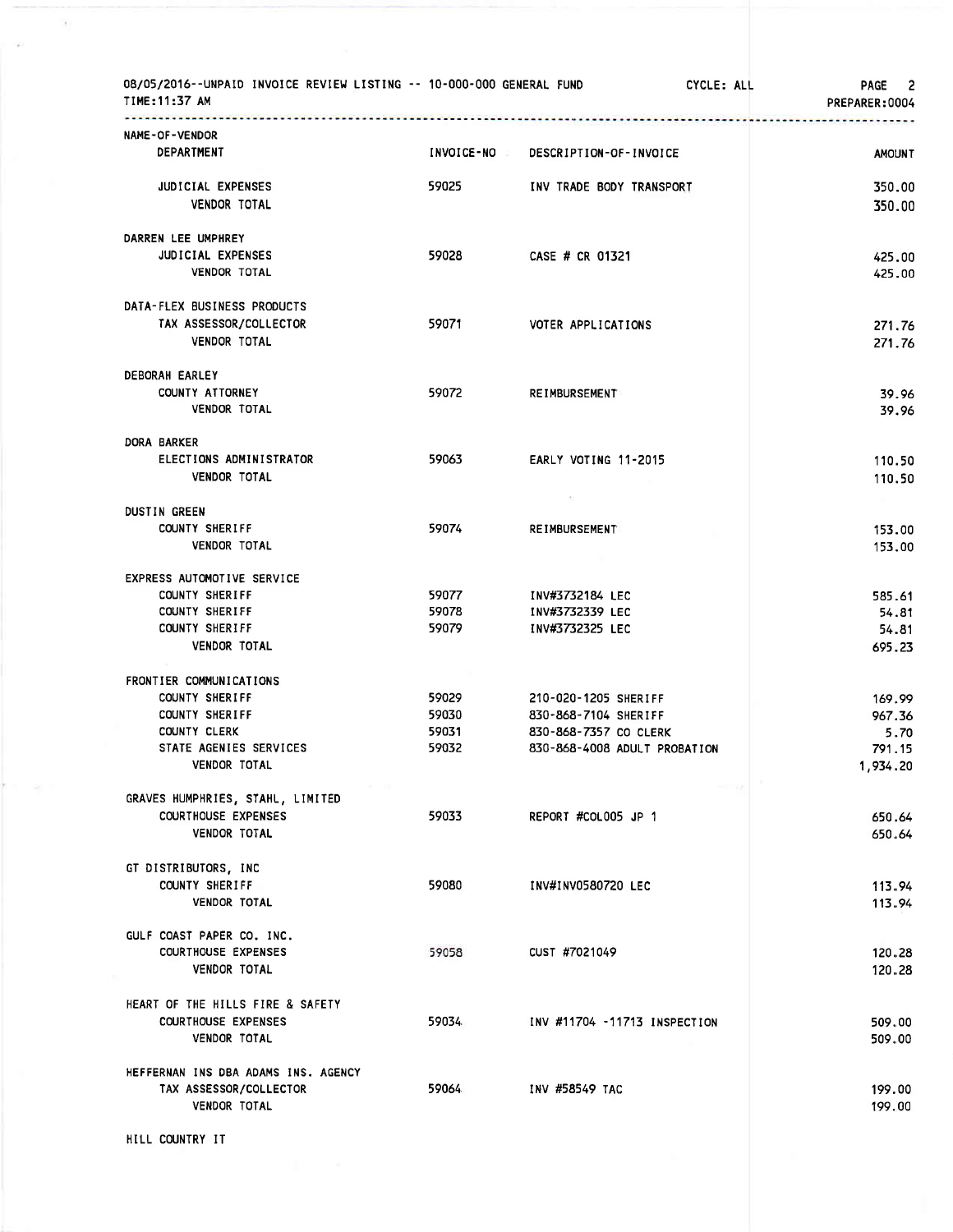| 08/05/2016--UNPAID INVOICE REVIEW LISTING -- 10-000-000 GENERAL FUND<br>TIME: 11:37 AM<br>. <b>.</b> <del>.</del> . |                   | CYCLE: ALL                   | PAGE 3<br>PREPARER:0004 |
|---------------------------------------------------------------------------------------------------------------------|-------------------|------------------------------|-------------------------|
| <b>NAME-OF-VENDOR</b>                                                                                               |                   |                              |                         |
| DEPARTMENT                                                                                                          | <b>INVOICE-NO</b> | DESCRIPTION-OF-INVOICE       | <b>AMOUNT</b>           |
| <b>COURTHOUSE EXPENSES</b><br>VENDOR TOTAL                                                                          | 59035             | INV #62                      | 1,460.00<br>1,460.00    |
| HILL COUNTRY PRIMARY CARE PHYSICIAN                                                                                 |                   |                              |                         |
| INDIGENT HEALTH CARE<br><b>VENDOR TOTAL</b>                                                                         | 59038             | PATIENT #156967              | 33.27<br>33.27          |
| HYDRAULIC SUPPLY & SERVICE                                                                                          |                   |                              |                         |
| RECYCLING COORDINATOR<br><b>VENDOR TOTAL</b>                                                                        | 59082             | INV#73258 RECYCLING          | 274.33<br>274.33        |
| JOHNSON CITY HYDRO GAS                                                                                              |                   |                              |                         |
| COUNTY SHERIFF                                                                                                      | 59059             | ACCT #2570                   | 1,268.10                |
| <b>VENDOR TOTAL</b>                                                                                                 |                   |                              | 1,268.10                |
| JOHNSON CITY SIGN SHOP                                                                                              |                   |                              |                         |
| <b>COURTHOUSE EXPENSES</b>                                                                                          | 59083             | INV#3255                     | 50.00                   |
| <b>VENDOR TOTAL</b>                                                                                                 |                   |                              | 50.00                   |
| LANCE COLLIE                                                                                                        |                   |                              |                         |
| JUDICIAL EXPENSES                                                                                                   | 59039             | <b>CASE #CR01350</b>         | 425.00                  |
| <b>VENDOR TOTAL</b>                                                                                                 |                   |                              | 425.00                  |
| MARY K. HAGEMEIER DDS                                                                                               |                   |                              |                         |
| COUNTY SHERIFF                                                                                                      | 59085             | INMATE DENTAL - CALDER       | 300,00                  |
| <b>VENDOR TOTAL</b>                                                                                                 |                   |                              | 300.00                  |
| <b>MASTERCARD</b>                                                                                                   |                   |                              |                         |
| TAX ASSESSOR/COLLECTOR                                                                                              | 59126             | 4707 1205 3610 0310 SWIFT    | 310.50                  |
| <b>VENDOR TOTAL</b>                                                                                                 |                   |                              | 310.50                  |
| NORTH BLANCO COUNTY EMS                                                                                             |                   |                              |                         |
| COUNTY SHERIFF                                                                                                      | 59040             | PATIENT #146                 | 551.41                  |
| COUNTY SHERIFF<br>COUNTY SHERIFF                                                                                    | 59041<br>59042    | PATIENT #173<br>PATIENT #146 | 368.58                  |
| <b>VENDOR TOTAL</b>                                                                                                 |                   |                              | 398.37<br>1,318.36      |
|                                                                                                                     |                   |                              |                         |
| NORTHEAST TEXAS DATA CORP.<br>JUSTICE OF THE PEACE PCT #1                                                           |                   |                              |                         |
| <b>VENDOR TOTAL</b>                                                                                                 | 59043             | REPORT #CAS017 JP 1          | 222.00<br>222.00        |
| PETERSON TIRE                                                                                                       |                   |                              |                         |
| COUNTY SHERIFF                                                                                                      | 59090             | INV#JC8274 LEC               | 44.45                   |
| <b>VENDOR TOTAL</b>                                                                                                 |                   |                              | 44.45                   |
| PITNEY BOWES                                                                                                        |                   |                              |                         |
| <b>COURTHOUSE EXPENSES</b>                                                                                          | 59044             | INV #3300960389              | 10.00                   |
| <b>VENDOR TOTAL</b>                                                                                                 |                   |                              | 10.00                   |
| QUILL CORPORATION                                                                                                   |                   |                              |                         |
| <b>COURTHOUSE EXPENSES</b>                                                                                          | 59091             | INV#7590512                  | 107.84                  |
| COUNTY ATTORNEY<br>COUNTY ATTORNEY                                                                                  | 59092<br>59093    | INV#7501891 CO ATTY          | 9.48                    |
| VENDOR TOTAL                                                                                                        |                   | INV#7513139 CO ATTY          | 211.43<br>328.75        |
| SCOTT-MERRIMAN, INC                                                                                                 |                   |                              |                         |
| DISTRICT CLERK                                                                                                      | 59094             | INV#058172 DIST CLERK        | 349.00                  |
| <b>VENDOR TOTAL</b>                                                                                                 |                   |                              | 349.00                  |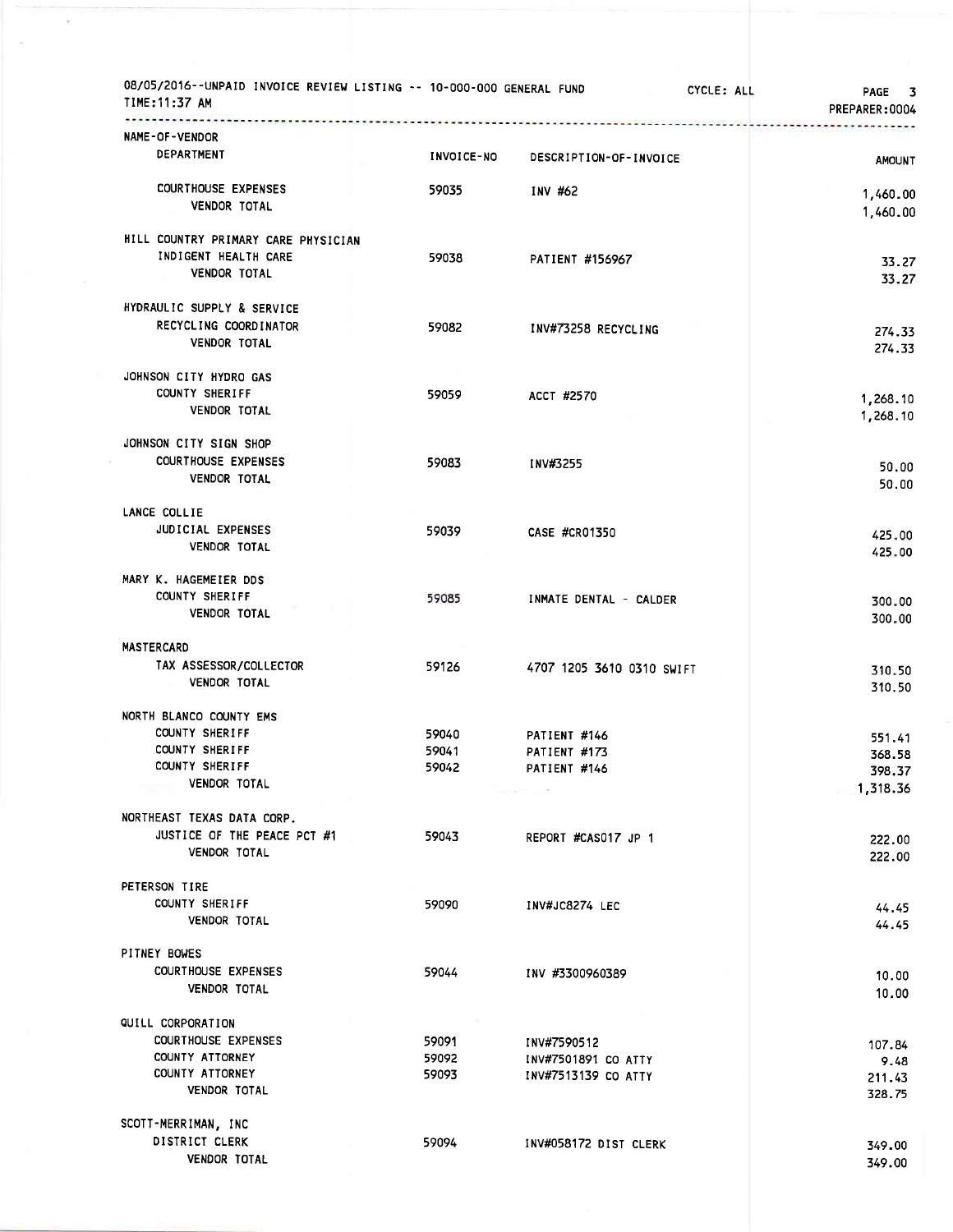| NAME-OF-VENDOR<br>DEPARTMENT<br>INVOICE-NO<br>DESCRIPTION-OF-INVOICE<br><b>AMOUNT</b><br>COUNTY SHERIFF<br>59046<br>INV #BASE27005 JUNE 2016<br>4,000.00<br>COUNTY SHERIFF<br>59047<br>INV #BASE27002 JULY 2016<br>4,000.00<br>COUNTY SHERIFF<br>59048<br>INV #ADP 12279 POPULATION INCREASE<br>75.00<br><b>VENDOR TOTAL</b><br>8,075.00<br><b>TDCA</b><br>DISTRICT CLERK<br>59099<br>DUES - DEBBY ELSBURY<br>50.00<br>VENDOR TOTAL<br>50.00<br>TEXAS ASSOCIATION OF COUNTIES<br><b>COURTHOUSE EXPENSES</b><br>59049<br>INV #NRDO-0001894<br>431.00<br><b>VENDOR TOTAL</b><br>431.00<br>TEXAS DIGESTIVE DISEASE CONSULTANT<br>INDIGENT HEALTH CARE<br>59050<br>PATIENT #1034927-485539<br>306.87<br>INDIGENT HEALTH CARE<br>59051<br>PATIENT #1034927-485540<br>91.16<br>VENDOR TOTAL<br>398.03<br>TEXAS FLEET FUEL<br>CONSTABLE PCT #1<br>59100<br>FUEL CONSTABLE 1<br>81.71<br>CONSTABLE PCT #4<br>59101<br>FUEL - CONSTABLE 4<br>36.34<br>COUNTY INSPECTOR<br>59102<br>FUEL - OSSF<br>38.60<br><b>COURTHOUSE EXPENSES</b><br>59103<br>FUEL - MAINTENANCE<br>234.11<br><b>COUNTY SHERIFF</b><br>59104<br>FUEL LEC<br>2,822.03<br><b>VENDOR TOTAL</b><br>3,212.79<br>TEXAS WILDLIFE DAMAGE MGMT FUND<br>COMMUNITY SERVICES<br>59060<br>INV #246474 JULY<br>1,900.00<br><b>VENDOR TOTAL</b><br>1,900.00<br>TEXAS WIRELESS INTERNET<br><b>COURTHOUSE EXPENSES</b><br>59107<br>JP 4 & PCT 4<br>74.95<br><b>VENDOR TOTAL</b><br>74.95<br>THYSSENKRUPP ELEVATOR<br><b>COURTHOUSE EXPENSES</b><br>59052<br>INV #3002695981<br>250.74<br><b>VENDOR TOTAL</b><br>250.74<br><b>VERIZON BUSINESS</b><br><b>COURTHOUSE EXPENSES</b><br>59131<br>INV#00084883<br>615.34<br><b>COURTHOUSE EXPENSES</b><br>59132<br>INV#00854379<br>615.34<br><b>COURTHOUSE EXPENSES</b><br>59133<br>INV#06873888<br>615.34<br><b>VENDOR TOTAL</b><br>1,846.02<br>VERIZON WIRELESS<br>COUNTY AUDITOR<br>59061<br>ACCT #242014685-00001 AUDITOR<br>20.90<br><b>VENDOR TOTAL</b><br>20.90<br>XEROX CORPORATION<br><b>COURTHOUSE EXPENSES</b><br>59057<br>INV #085625409 COURTHOUSE<br>111.07<br>VENDOR TOTAL<br>111.07<br>FUND TOTAL<br>34,923.71 | SOUTHERN HEALTH PARTNERS<br>08/05/2016--UNPAID INVOICE REVIEW LISTING -- 10-000-000 GENERAL FUND<br>TIME:11:37 AM | CYCLE: ALL | <b>PAGE</b><br>4<br>PREPARER:0004 |
|--------------------------------------------------------------------------------------------------------------------------------------------------------------------------------------------------------------------------------------------------------------------------------------------------------------------------------------------------------------------------------------------------------------------------------------------------------------------------------------------------------------------------------------------------------------------------------------------------------------------------------------------------------------------------------------------------------------------------------------------------------------------------------------------------------------------------------------------------------------------------------------------------------------------------------------------------------------------------------------------------------------------------------------------------------------------------------------------------------------------------------------------------------------------------------------------------------------------------------------------------------------------------------------------------------------------------------------------------------------------------------------------------------------------------------------------------------------------------------------------------------------------------------------------------------------------------------------------------------------------------------------------------------------------------------------------------------------------------------------------------------------------------------------------------------------------------------------------------------------------------------------------------------------------------------------------------------------------------------------------------------------------------------------------------------------------------------------------------------------------|-------------------------------------------------------------------------------------------------------------------|------------|-----------------------------------|
|                                                                                                                                                                                                                                                                                                                                                                                                                                                                                                                                                                                                                                                                                                                                                                                                                                                                                                                                                                                                                                                                                                                                                                                                                                                                                                                                                                                                                                                                                                                                                                                                                                                                                                                                                                                                                                                                                                                                                                                                                                                                                                                    |                                                                                                                   |            |                                   |
|                                                                                                                                                                                                                                                                                                                                                                                                                                                                                                                                                                                                                                                                                                                                                                                                                                                                                                                                                                                                                                                                                                                                                                                                                                                                                                                                                                                                                                                                                                                                                                                                                                                                                                                                                                                                                                                                                                                                                                                                                                                                                                                    |                                                                                                                   |            |                                   |
|                                                                                                                                                                                                                                                                                                                                                                                                                                                                                                                                                                                                                                                                                                                                                                                                                                                                                                                                                                                                                                                                                                                                                                                                                                                                                                                                                                                                                                                                                                                                                                                                                                                                                                                                                                                                                                                                                                                                                                                                                                                                                                                    |                                                                                                                   |            |                                   |
|                                                                                                                                                                                                                                                                                                                                                                                                                                                                                                                                                                                                                                                                                                                                                                                                                                                                                                                                                                                                                                                                                                                                                                                                                                                                                                                                                                                                                                                                                                                                                                                                                                                                                                                                                                                                                                                                                                                                                                                                                                                                                                                    |                                                                                                                   |            |                                   |
|                                                                                                                                                                                                                                                                                                                                                                                                                                                                                                                                                                                                                                                                                                                                                                                                                                                                                                                                                                                                                                                                                                                                                                                                                                                                                                                                                                                                                                                                                                                                                                                                                                                                                                                                                                                                                                                                                                                                                                                                                                                                                                                    |                                                                                                                   |            |                                   |
|                                                                                                                                                                                                                                                                                                                                                                                                                                                                                                                                                                                                                                                                                                                                                                                                                                                                                                                                                                                                                                                                                                                                                                                                                                                                                                                                                                                                                                                                                                                                                                                                                                                                                                                                                                                                                                                                                                                                                                                                                                                                                                                    |                                                                                                                   |            |                                   |
|                                                                                                                                                                                                                                                                                                                                                                                                                                                                                                                                                                                                                                                                                                                                                                                                                                                                                                                                                                                                                                                                                                                                                                                                                                                                                                                                                                                                                                                                                                                                                                                                                                                                                                                                                                                                                                                                                                                                                                                                                                                                                                                    |                                                                                                                   |            |                                   |
|                                                                                                                                                                                                                                                                                                                                                                                                                                                                                                                                                                                                                                                                                                                                                                                                                                                                                                                                                                                                                                                                                                                                                                                                                                                                                                                                                                                                                                                                                                                                                                                                                                                                                                                                                                                                                                                                                                                                                                                                                                                                                                                    |                                                                                                                   |            |                                   |
|                                                                                                                                                                                                                                                                                                                                                                                                                                                                                                                                                                                                                                                                                                                                                                                                                                                                                                                                                                                                                                                                                                                                                                                                                                                                                                                                                                                                                                                                                                                                                                                                                                                                                                                                                                                                                                                                                                                                                                                                                                                                                                                    |                                                                                                                   |            |                                   |
|                                                                                                                                                                                                                                                                                                                                                                                                                                                                                                                                                                                                                                                                                                                                                                                                                                                                                                                                                                                                                                                                                                                                                                                                                                                                                                                                                                                                                                                                                                                                                                                                                                                                                                                                                                                                                                                                                                                                                                                                                                                                                                                    |                                                                                                                   |            |                                   |
|                                                                                                                                                                                                                                                                                                                                                                                                                                                                                                                                                                                                                                                                                                                                                                                                                                                                                                                                                                                                                                                                                                                                                                                                                                                                                                                                                                                                                                                                                                                                                                                                                                                                                                                                                                                                                                                                                                                                                                                                                                                                                                                    |                                                                                                                   |            |                                   |
|                                                                                                                                                                                                                                                                                                                                                                                                                                                                                                                                                                                                                                                                                                                                                                                                                                                                                                                                                                                                                                                                                                                                                                                                                                                                                                                                                                                                                                                                                                                                                                                                                                                                                                                                                                                                                                                                                                                                                                                                                                                                                                                    |                                                                                                                   |            |                                   |
|                                                                                                                                                                                                                                                                                                                                                                                                                                                                                                                                                                                                                                                                                                                                                                                                                                                                                                                                                                                                                                                                                                                                                                                                                                                                                                                                                                                                                                                                                                                                                                                                                                                                                                                                                                                                                                                                                                                                                                                                                                                                                                                    |                                                                                                                   |            |                                   |
|                                                                                                                                                                                                                                                                                                                                                                                                                                                                                                                                                                                                                                                                                                                                                                                                                                                                                                                                                                                                                                                                                                                                                                                                                                                                                                                                                                                                                                                                                                                                                                                                                                                                                                                                                                                                                                                                                                                                                                                                                                                                                                                    |                                                                                                                   |            |                                   |
|                                                                                                                                                                                                                                                                                                                                                                                                                                                                                                                                                                                                                                                                                                                                                                                                                                                                                                                                                                                                                                                                                                                                                                                                                                                                                                                                                                                                                                                                                                                                                                                                                                                                                                                                                                                                                                                                                                                                                                                                                                                                                                                    |                                                                                                                   |            |                                   |
|                                                                                                                                                                                                                                                                                                                                                                                                                                                                                                                                                                                                                                                                                                                                                                                                                                                                                                                                                                                                                                                                                                                                                                                                                                                                                                                                                                                                                                                                                                                                                                                                                                                                                                                                                                                                                                                                                                                                                                                                                                                                                                                    |                                                                                                                   |            |                                   |
|                                                                                                                                                                                                                                                                                                                                                                                                                                                                                                                                                                                                                                                                                                                                                                                                                                                                                                                                                                                                                                                                                                                                                                                                                                                                                                                                                                                                                                                                                                                                                                                                                                                                                                                                                                                                                                                                                                                                                                                                                                                                                                                    |                                                                                                                   |            |                                   |
|                                                                                                                                                                                                                                                                                                                                                                                                                                                                                                                                                                                                                                                                                                                                                                                                                                                                                                                                                                                                                                                                                                                                                                                                                                                                                                                                                                                                                                                                                                                                                                                                                                                                                                                                                                                                                                                                                                                                                                                                                                                                                                                    |                                                                                                                   |            |                                   |
|                                                                                                                                                                                                                                                                                                                                                                                                                                                                                                                                                                                                                                                                                                                                                                                                                                                                                                                                                                                                                                                                                                                                                                                                                                                                                                                                                                                                                                                                                                                                                                                                                                                                                                                                                                                                                                                                                                                                                                                                                                                                                                                    |                                                                                                                   |            |                                   |
|                                                                                                                                                                                                                                                                                                                                                                                                                                                                                                                                                                                                                                                                                                                                                                                                                                                                                                                                                                                                                                                                                                                                                                                                                                                                                                                                                                                                                                                                                                                                                                                                                                                                                                                                                                                                                                                                                                                                                                                                                                                                                                                    |                                                                                                                   |            |                                   |
|                                                                                                                                                                                                                                                                                                                                                                                                                                                                                                                                                                                                                                                                                                                                                                                                                                                                                                                                                                                                                                                                                                                                                                                                                                                                                                                                                                                                                                                                                                                                                                                                                                                                                                                                                                                                                                                                                                                                                                                                                                                                                                                    |                                                                                                                   |            |                                   |
|                                                                                                                                                                                                                                                                                                                                                                                                                                                                                                                                                                                                                                                                                                                                                                                                                                                                                                                                                                                                                                                                                                                                                                                                                                                                                                                                                                                                                                                                                                                                                                                                                                                                                                                                                                                                                                                                                                                                                                                                                                                                                                                    |                                                                                                                   |            |                                   |
|                                                                                                                                                                                                                                                                                                                                                                                                                                                                                                                                                                                                                                                                                                                                                                                                                                                                                                                                                                                                                                                                                                                                                                                                                                                                                                                                                                                                                                                                                                                                                                                                                                                                                                                                                                                                                                                                                                                                                                                                                                                                                                                    |                                                                                                                   |            |                                   |
|                                                                                                                                                                                                                                                                                                                                                                                                                                                                                                                                                                                                                                                                                                                                                                                                                                                                                                                                                                                                                                                                                                                                                                                                                                                                                                                                                                                                                                                                                                                                                                                                                                                                                                                                                                                                                                                                                                                                                                                                                                                                                                                    |                                                                                                                   |            |                                   |
|                                                                                                                                                                                                                                                                                                                                                                                                                                                                                                                                                                                                                                                                                                                                                                                                                                                                                                                                                                                                                                                                                                                                                                                                                                                                                                                                                                                                                                                                                                                                                                                                                                                                                                                                                                                                                                                                                                                                                                                                                                                                                                                    |                                                                                                                   |            |                                   |
|                                                                                                                                                                                                                                                                                                                                                                                                                                                                                                                                                                                                                                                                                                                                                                                                                                                                                                                                                                                                                                                                                                                                                                                                                                                                                                                                                                                                                                                                                                                                                                                                                                                                                                                                                                                                                                                                                                                                                                                                                                                                                                                    |                                                                                                                   |            |                                   |
|                                                                                                                                                                                                                                                                                                                                                                                                                                                                                                                                                                                                                                                                                                                                                                                                                                                                                                                                                                                                                                                                                                                                                                                                                                                                                                                                                                                                                                                                                                                                                                                                                                                                                                                                                                                                                                                                                                                                                                                                                                                                                                                    |                                                                                                                   |            |                                   |
|                                                                                                                                                                                                                                                                                                                                                                                                                                                                                                                                                                                                                                                                                                                                                                                                                                                                                                                                                                                                                                                                                                                                                                                                                                                                                                                                                                                                                                                                                                                                                                                                                                                                                                                                                                                                                                                                                                                                                                                                                                                                                                                    |                                                                                                                   |            |                                   |
|                                                                                                                                                                                                                                                                                                                                                                                                                                                                                                                                                                                                                                                                                                                                                                                                                                                                                                                                                                                                                                                                                                                                                                                                                                                                                                                                                                                                                                                                                                                                                                                                                                                                                                                                                                                                                                                                                                                                                                                                                                                                                                                    |                                                                                                                   |            |                                   |
|                                                                                                                                                                                                                                                                                                                                                                                                                                                                                                                                                                                                                                                                                                                                                                                                                                                                                                                                                                                                                                                                                                                                                                                                                                                                                                                                                                                                                                                                                                                                                                                                                                                                                                                                                                                                                                                                                                                                                                                                                                                                                                                    |                                                                                                                   |            |                                   |
|                                                                                                                                                                                                                                                                                                                                                                                                                                                                                                                                                                                                                                                                                                                                                                                                                                                                                                                                                                                                                                                                                                                                                                                                                                                                                                                                                                                                                                                                                                                                                                                                                                                                                                                                                                                                                                                                                                                                                                                                                                                                                                                    |                                                                                                                   |            |                                   |
|                                                                                                                                                                                                                                                                                                                                                                                                                                                                                                                                                                                                                                                                                                                                                                                                                                                                                                                                                                                                                                                                                                                                                                                                                                                                                                                                                                                                                                                                                                                                                                                                                                                                                                                                                                                                                                                                                                                                                                                                                                                                                                                    |                                                                                                                   |            |                                   |
|                                                                                                                                                                                                                                                                                                                                                                                                                                                                                                                                                                                                                                                                                                                                                                                                                                                                                                                                                                                                                                                                                                                                                                                                                                                                                                                                                                                                                                                                                                                                                                                                                                                                                                                                                                                                                                                                                                                                                                                                                                                                                                                    |                                                                                                                   |            |                                   |
|                                                                                                                                                                                                                                                                                                                                                                                                                                                                                                                                                                                                                                                                                                                                                                                                                                                                                                                                                                                                                                                                                                                                                                                                                                                                                                                                                                                                                                                                                                                                                                                                                                                                                                                                                                                                                                                                                                                                                                                                                                                                                                                    |                                                                                                                   |            |                                   |
|                                                                                                                                                                                                                                                                                                                                                                                                                                                                                                                                                                                                                                                                                                                                                                                                                                                                                                                                                                                                                                                                                                                                                                                                                                                                                                                                                                                                                                                                                                                                                                                                                                                                                                                                                                                                                                                                                                                                                                                                                                                                                                                    |                                                                                                                   |            |                                   |
|                                                                                                                                                                                                                                                                                                                                                                                                                                                                                                                                                                                                                                                                                                                                                                                                                                                                                                                                                                                                                                                                                                                                                                                                                                                                                                                                                                                                                                                                                                                                                                                                                                                                                                                                                                                                                                                                                                                                                                                                                                                                                                                    |                                                                                                                   |            |                                   |
|                                                                                                                                                                                                                                                                                                                                                                                                                                                                                                                                                                                                                                                                                                                                                                                                                                                                                                                                                                                                                                                                                                                                                                                                                                                                                                                                                                                                                                                                                                                                                                                                                                                                                                                                                                                                                                                                                                                                                                                                                                                                                                                    |                                                                                                                   |            |                                   |
|                                                                                                                                                                                                                                                                                                                                                                                                                                                                                                                                                                                                                                                                                                                                                                                                                                                                                                                                                                                                                                                                                                                                                                                                                                                                                                                                                                                                                                                                                                                                                                                                                                                                                                                                                                                                                                                                                                                                                                                                                                                                                                                    |                                                                                                                   |            |                                   |
|                                                                                                                                                                                                                                                                                                                                                                                                                                                                                                                                                                                                                                                                                                                                                                                                                                                                                                                                                                                                                                                                                                                                                                                                                                                                                                                                                                                                                                                                                                                                                                                                                                                                                                                                                                                                                                                                                                                                                                                                                                                                                                                    |                                                                                                                   |            |                                   |
|                                                                                                                                                                                                                                                                                                                                                                                                                                                                                                                                                                                                                                                                                                                                                                                                                                                                                                                                                                                                                                                                                                                                                                                                                                                                                                                                                                                                                                                                                                                                                                                                                                                                                                                                                                                                                                                                                                                                                                                                                                                                                                                    |                                                                                                                   |            |                                   |
|                                                                                                                                                                                                                                                                                                                                                                                                                                                                                                                                                                                                                                                                                                                                                                                                                                                                                                                                                                                                                                                                                                                                                                                                                                                                                                                                                                                                                                                                                                                                                                                                                                                                                                                                                                                                                                                                                                                                                                                                                                                                                                                    |                                                                                                                   |            |                                   |
|                                                                                                                                                                                                                                                                                                                                                                                                                                                                                                                                                                                                                                                                                                                                                                                                                                                                                                                                                                                                                                                                                                                                                                                                                                                                                                                                                                                                                                                                                                                                                                                                                                                                                                                                                                                                                                                                                                                                                                                                                                                                                                                    |                                                                                                                   |            |                                   |
|                                                                                                                                                                                                                                                                                                                                                                                                                                                                                                                                                                                                                                                                                                                                                                                                                                                                                                                                                                                                                                                                                                                                                                                                                                                                                                                                                                                                                                                                                                                                                                                                                                                                                                                                                                                                                                                                                                                                                                                                                                                                                                                    |                                                                                                                   |            |                                   |
|                                                                                                                                                                                                                                                                                                                                                                                                                                                                                                                                                                                                                                                                                                                                                                                                                                                                                                                                                                                                                                                                                                                                                                                                                                                                                                                                                                                                                                                                                                                                                                                                                                                                                                                                                                                                                                                                                                                                                                                                                                                                                                                    |                                                                                                                   |            |                                   |
|                                                                                                                                                                                                                                                                                                                                                                                                                                                                                                                                                                                                                                                                                                                                                                                                                                                                                                                                                                                                                                                                                                                                                                                                                                                                                                                                                                                                                                                                                                                                                                                                                                                                                                                                                                                                                                                                                                                                                                                                                                                                                                                    |                                                                                                                   |            |                                   |
|                                                                                                                                                                                                                                                                                                                                                                                                                                                                                                                                                                                                                                                                                                                                                                                                                                                                                                                                                                                                                                                                                                                                                                                                                                                                                                                                                                                                                                                                                                                                                                                                                                                                                                                                                                                                                                                                                                                                                                                                                                                                                                                    |                                                                                                                   |            |                                   |
|                                                                                                                                                                                                                                                                                                                                                                                                                                                                                                                                                                                                                                                                                                                                                                                                                                                                                                                                                                                                                                                                                                                                                                                                                                                                                                                                                                                                                                                                                                                                                                                                                                                                                                                                                                                                                                                                                                                                                                                                                                                                                                                    |                                                                                                                   |            |                                   |
|                                                                                                                                                                                                                                                                                                                                                                                                                                                                                                                                                                                                                                                                                                                                                                                                                                                                                                                                                                                                                                                                                                                                                                                                                                                                                                                                                                                                                                                                                                                                                                                                                                                                                                                                                                                                                                                                                                                                                                                                                                                                                                                    |                                                                                                                   |            |                                   |
|                                                                                                                                                                                                                                                                                                                                                                                                                                                                                                                                                                                                                                                                                                                                                                                                                                                                                                                                                                                                                                                                                                                                                                                                                                                                                                                                                                                                                                                                                                                                                                                                                                                                                                                                                                                                                                                                                                                                                                                                                                                                                                                    |                                                                                                                   |            |                                   |
|                                                                                                                                                                                                                                                                                                                                                                                                                                                                                                                                                                                                                                                                                                                                                                                                                                                                                                                                                                                                                                                                                                                                                                                                                                                                                                                                                                                                                                                                                                                                                                                                                                                                                                                                                                                                                                                                                                                                                                                                                                                                                                                    |                                                                                                                   |            |                                   |
|                                                                                                                                                                                                                                                                                                                                                                                                                                                                                                                                                                                                                                                                                                                                                                                                                                                                                                                                                                                                                                                                                                                                                                                                                                                                                                                                                                                                                                                                                                                                                                                                                                                                                                                                                                                                                                                                                                                                                                                                                                                                                                                    |                                                                                                                   |            |                                   |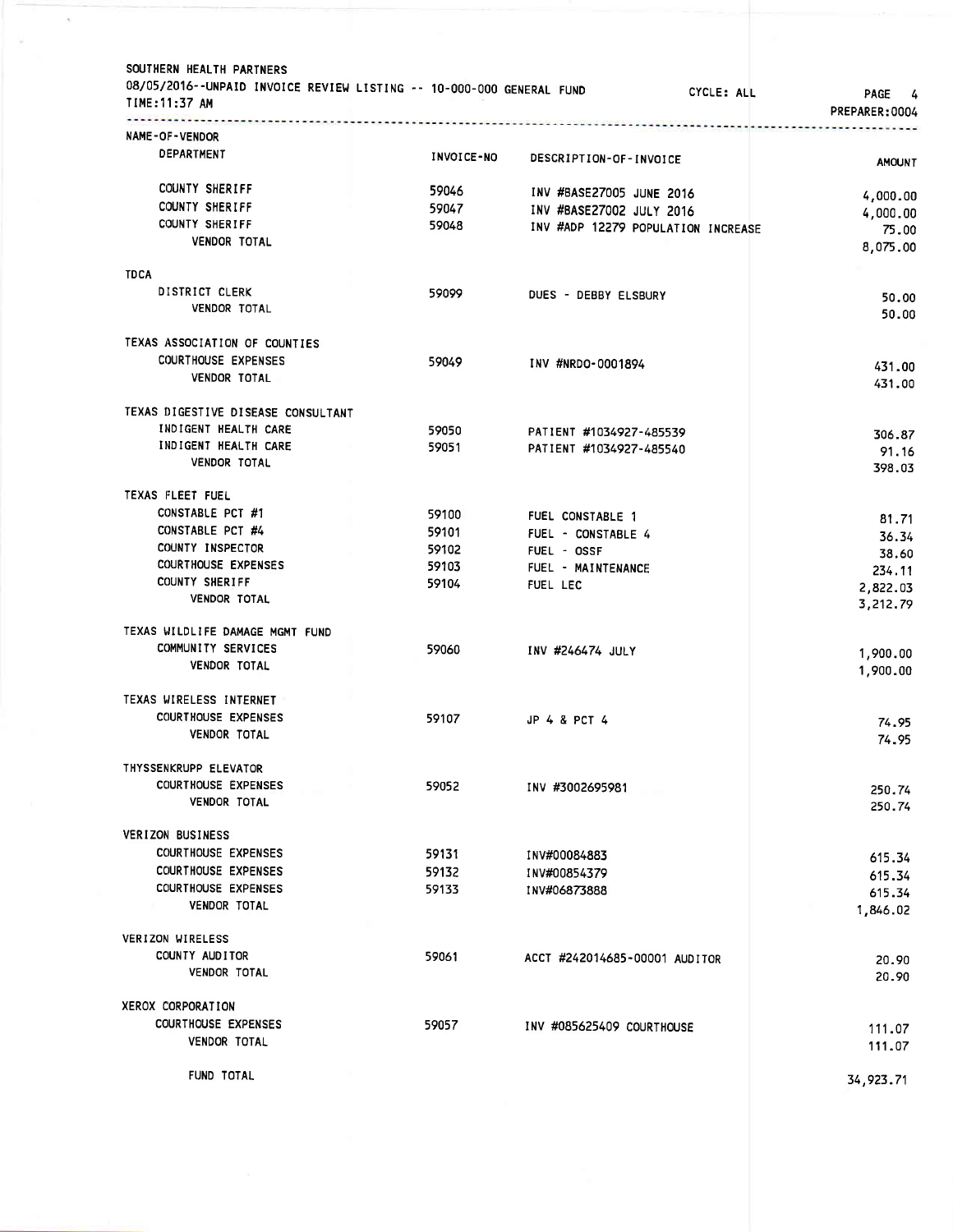| 08/05/2016--UNPAID INVOICE REVIEW LISTING -- ROAD & BRIDGE FUND<br>TIME: 11:37 AM |                   | CYCLE: ALL                         | PAGE 5<br>PREPARER:0004 |
|-----------------------------------------------------------------------------------|-------------------|------------------------------------|-------------------------|
| NAME-OF-VENDOR                                                                    |                   |                                    |                         |
| DEPARTMENT                                                                        | <b>INVOICE-NO</b> | DESCRIPTION-OF-INVOICE             | <b>AMOUNT</b>           |
| BLANCO COUNTY TAX ASSESSOR-COLLECT                                                |                   |                                    |                         |
| R&B PCT #4                                                                        | 59066             | LICENSE PLATES                     | 15.00                   |
| <b>VENDOR TOTAL</b>                                                               |                   |                                    | 15.00                   |
| BUSINESS CENTER PRINT & OS                                                        |                   |                                    |                         |
| <b>R&amp;B PCT #1</b>                                                             | 59067             | INV#120832 PCT 1                   | 169.99                  |
| <b>VENDOR TOTAL</b>                                                               |                   |                                    | 169.99                  |
| CARD SERVICE CENTER                                                               |                   |                                    |                         |
| <b>R&amp;B PCT #4</b>                                                             | 59122             | 4707 1205 3610 0310 SWIFT          | 321.04                  |
| <b>VENDOR TOTAL</b>                                                               |                   |                                    | 321.04                  |
| DEIKE'S GARAGE                                                                    |                   |                                    |                         |
| <b>R&amp;B PCT #2</b>                                                             | 59073             | INV#7403 PCT 2                     | 60.00                   |
| VENDOR TOTAL                                                                      |                   |                                    | 60.00                   |
| HILL COUNTRY HOME AND AUTO                                                        |                   |                                    |                         |
| R&B PCT #1<br>VENDOR TOTAL                                                        | 59081             | INV#12321-81010 PCT 1              | 215.64                  |
|                                                                                   |                   |                                    | 215.64                  |
| KIRK FELPS                                                                        |                   |                                    |                         |
| <b>R&amp;B PCT #1</b>                                                             | 59084             | INV#49914 PCT 1                    | 242.38                  |
| VENDOR TOTAL                                                                      |                   |                                    | 242.38                  |
| ODIORNE FEED/RANCH SUPPLY INC                                                     |                   |                                    |                         |
| <b>R&amp;B PCT #2</b><br><b>VENDOR TOTAL</b>                                      | 59109             | INV#104066, 104312, 104430 PCT 2   | 163.79                  |
|                                                                                   |                   |                                    | 163.79                  |
| PETERSON TIRE                                                                     |                   |                                    |                         |
| R&B PCT #1                                                                        | 59086             | INV#23191 PCT 1                    | 111.25                  |
| <b>R&amp;B PCT #2</b><br><b>R&amp;B PCT #3</b>                                    | 59087<br>59088    | INV#23191 PCT 2                    | 111.25                  |
| <b>R&amp;B PCT #4</b>                                                             | 59089             | INV#23191 PCT 3<br>INV#23191 PCT 4 | 111.25                  |
| VENDOR TOTAL                                                                      |                   |                                    | 111.25<br>445.00        |
| SIGN MAN, THE                                                                     |                   |                                    |                         |
| <b>R&amp;B PCT #1</b>                                                             | 59095             | INV#13,498-G PCT 1                 | 73.04                   |
| <b>R&amp;B PCT #2</b>                                                             | 59096             | INV#13,498-G PCT 2                 | 73.05                   |
| <b>R&amp;B PCT #3</b>                                                             | 59097             | INV#13,498-G PCT 3                 | 73.05                   |
| <b>R&amp;B PCT #4</b>                                                             | 59098             | INV#13,498-G PCT 4                 | 73.05                   |
| <b>VENDOR TOTAL</b>                                                               |                   |                                    | 292.19                  |
| TEXAS FLEET FUEL                                                                  |                   |                                    |                         |
| R&B PCT #1                                                                        | 59105             | FUEL - PCT 1                       | 264.69                  |
| <b>R&amp;B PCT #2</b><br><b>VENDOR TOTAL</b>                                      | 59106             | FUEL PCT 2                         | 403.01<br>667.70        |
|                                                                                   |                   |                                    |                         |
| THIRD COAST NAPA<br><b>R&amp;B PCT #2</b>                                         | 59110             |                                    |                         |
| <b>VENDOR TOTAL</b>                                                               |                   | ACCT#61079 PCT 2                   | 64.12<br>64.12          |
| UNIFIRST CORPORATION                                                              |                   |                                    |                         |
| <b>R&amp;B PCT #2</b>                                                             | 59053             | INV #1092904 PCT 2                 | 136.04                  |
| R&B PCT #1                                                                        | 59054             | INV #512256 PCT 1                  | 104.37                  |
| <b>R&amp;B PCT #3</b>                                                             | 59055             | INV #512256 PCT 3                  | 54.04                   |
| <b>R&amp;B PCT #4</b>                                                             | 59056             | INV #512256 PCT 4                  | 99.93                   |
| VENDOR TOTAL                                                                      |                   |                                    | 394.38                  |

 $\bar{\sigma}$ 

×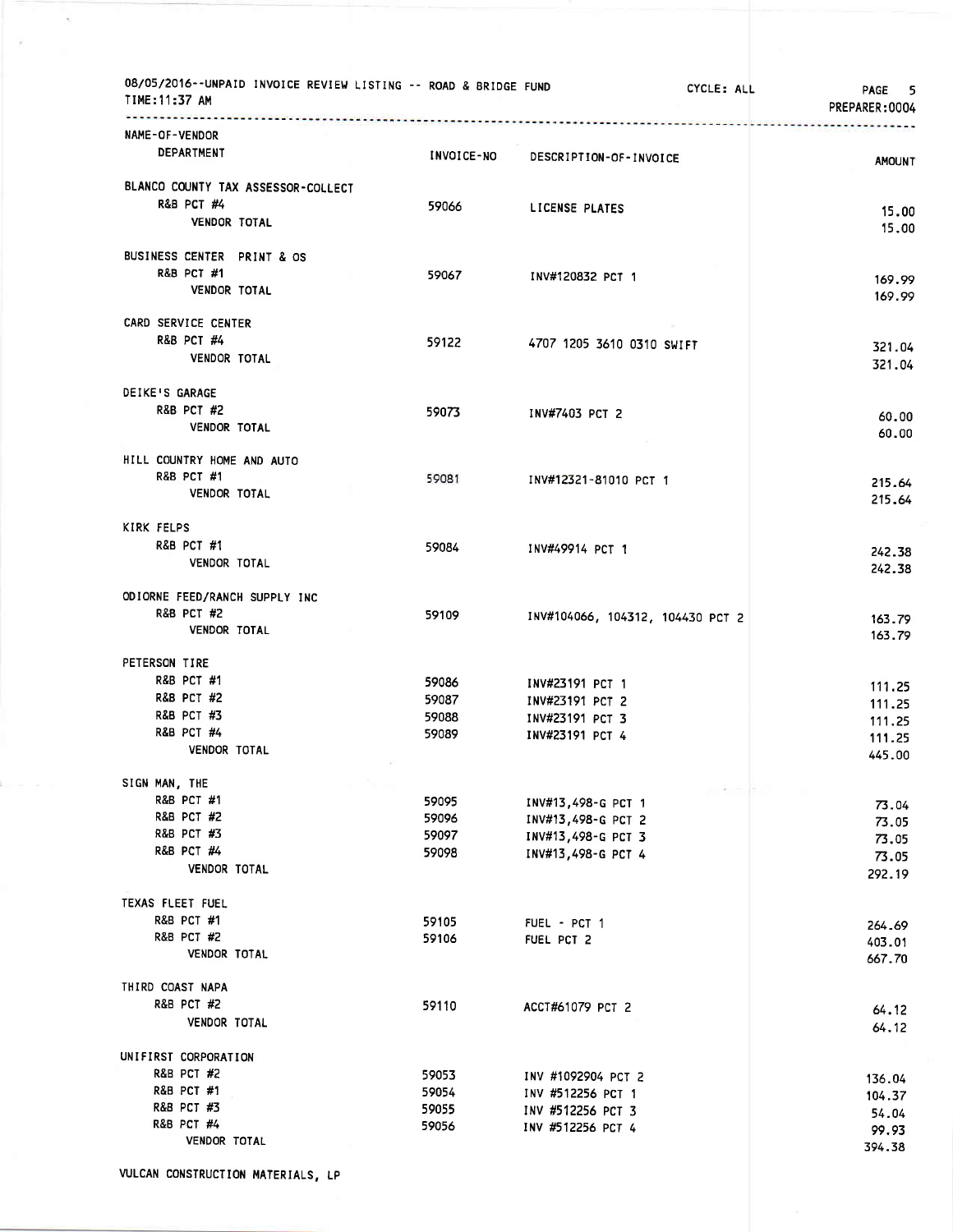| 08/05/2016--UNPAID INVOICE REVIEW LISTING -- ROAD & BRIDGE FUND<br>TIME: 11:37 AM |            |                        | CYCLE: ALL | <b>PAGE</b><br>- 6<br>PREPARER: 0004 |
|-----------------------------------------------------------------------------------|------------|------------------------|------------|--------------------------------------|
| <b>NAME-OF-VENDOR</b><br><b>DEPARTMENT</b>                                        | INVOICE-NO | DESCRIPTION-OF-INVOICE |            | <b>AMOUNT</b>                        |
| <b>R&amp;B PCT #3</b><br><b>VENDOR TOTAL</b>                                      | 59108      | INV#61456121 PCT 3     |            | 505.66<br>505.66                     |

**FUND TOTAL** 

 $\lambda$ 

3,556.89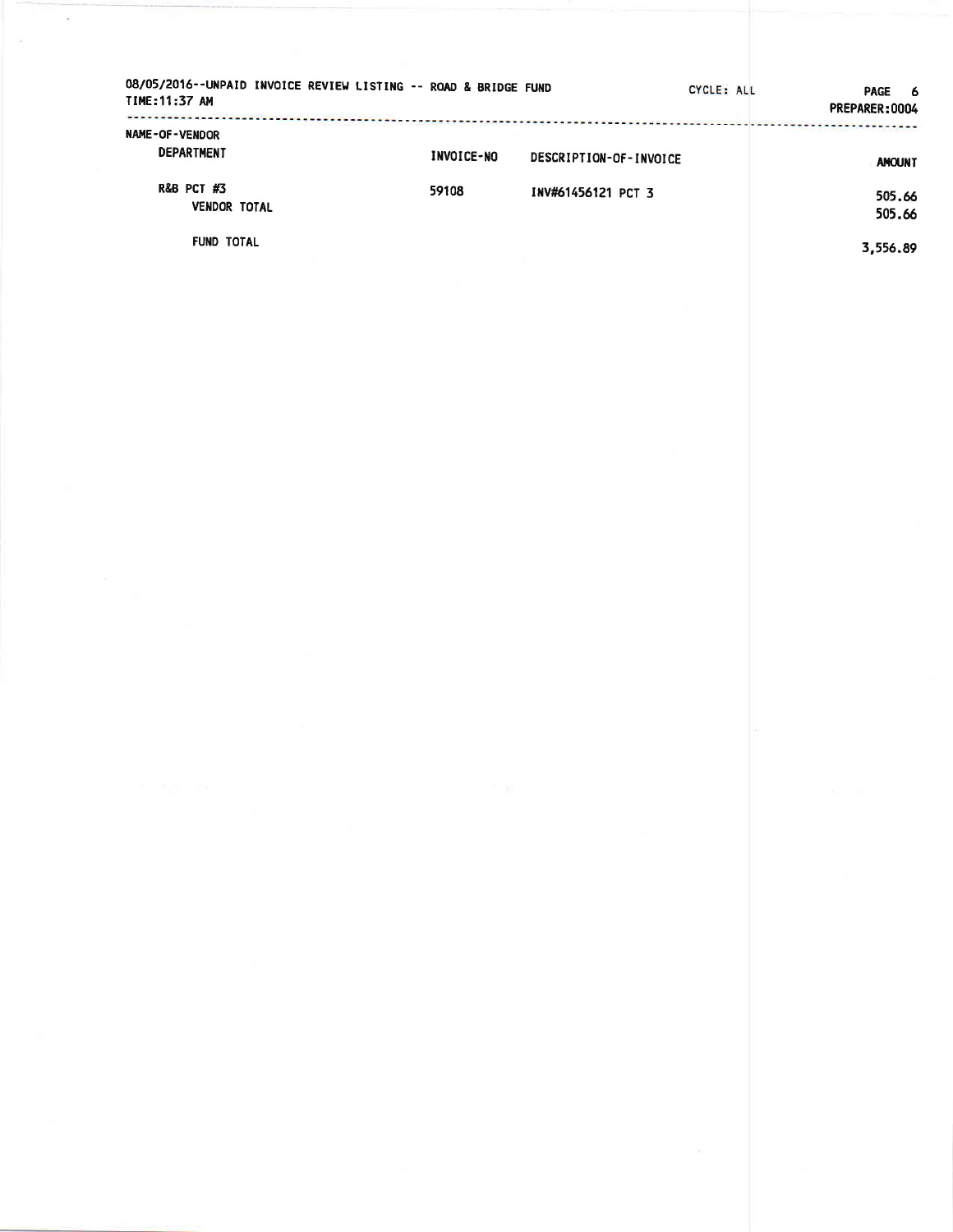| 08/05/2016--UNPAID INVOICE REVIEW LISTING -- RECORDS MANAGEMENT CLERK<br>TIME: 11:37 AM       |            |                        | CYCLE: ALL | <b>PAGE</b><br>$\overline{7}$<br>PREPARER: 0004 |
|-----------------------------------------------------------------------------------------------|------------|------------------------|------------|-------------------------------------------------|
| <b>NAME-OF-VENDOR</b><br><b>DEPARTMENT</b>                                                    | INVOICE-NO | DESCRIPTION-OF-INVOICE |            | <b>AMOUNT</b>                                   |
| HILL COUNTRY IT<br>RECORDS MANAGEMENT CLERK EXPENSES<br><b>VENDOR TOTAL</b>                   | 59036      | INV #62                |            | 150.00<br>150.00                                |
| PROFESSIONAL PLOTTER TECHNOLOGIES<br>RECORDS MANAGEMENT CLERK EXPENSES<br><b>VENDOR TOTAL</b> | 59045      | INV #34916 CO CLERK    |            | 115.00<br>115.00                                |
| <b>FUND TOTAL</b>                                                                             |            |                        |            | 265.00                                          |

Ţ,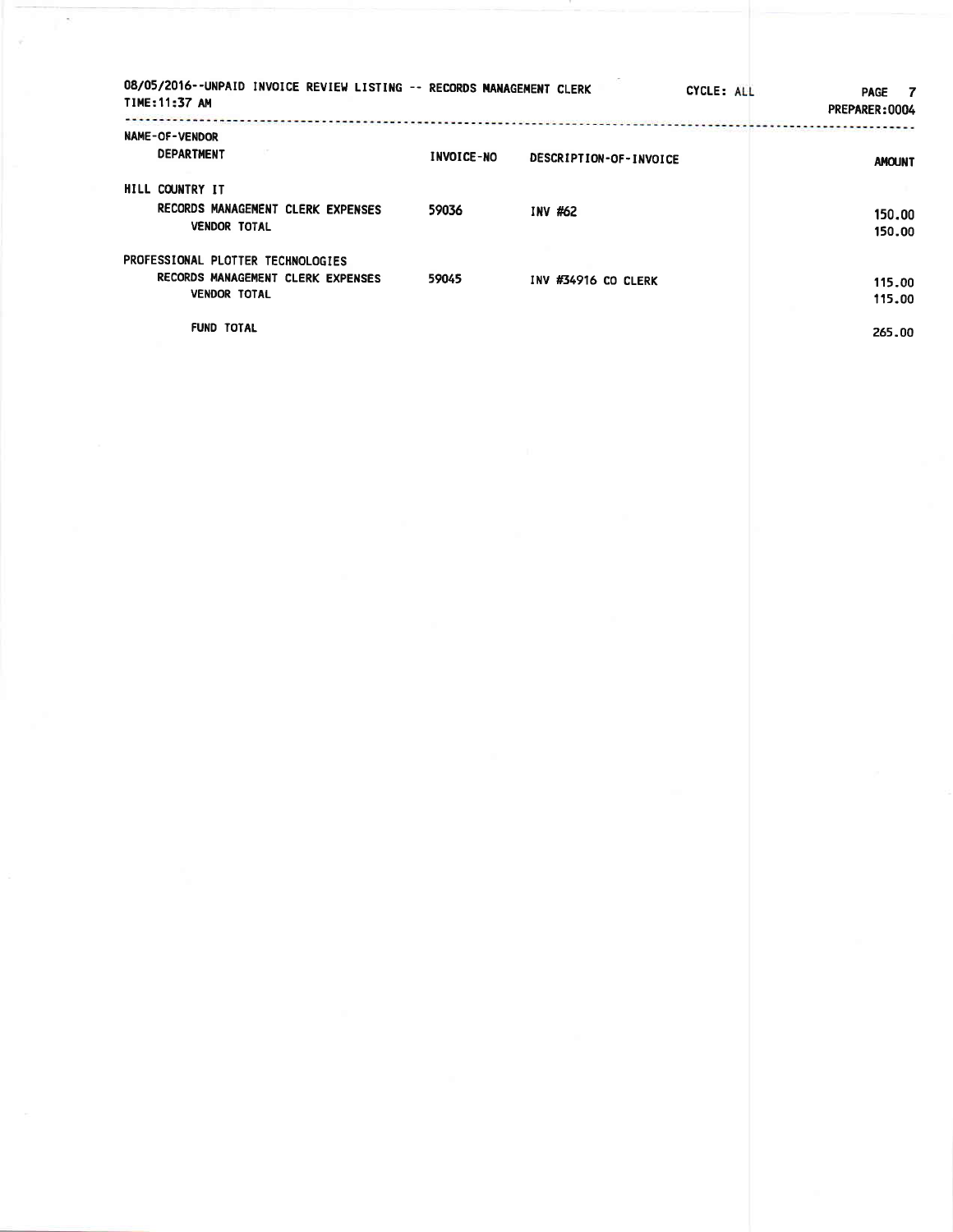| 08/05/2016--UNPAID INVOICE REVIEW LISTING -- DISTRICT COURT RECORD PRESERVATION<br>TIME: 11:37 AM |                   |                        | CYCLE: ALL | <b>PAGE</b><br>- 8<br>PREPARER: 0004 |
|---------------------------------------------------------------------------------------------------|-------------------|------------------------|------------|--------------------------------------|
| NAME-OF-VENDOR<br><b>DEPARTMENT</b>                                                               | <b>INVOICE-NO</b> | DESCRIPTION-OF-INVOICE |            | <b>AMOUNT</b>                        |
| HILL COUNTRY IT<br><b>EXPENSES</b>                                                                | 59037             | INV #62                |            | 150.00                               |
| <b>VENDOR TOTAL</b><br><b>FUND TOTAL</b>                                                          |                   |                        |            | 150.00                               |
|                                                                                                   |                   |                        |            | 150.00                               |
|                                                                                                   |                   |                        |            |                                      |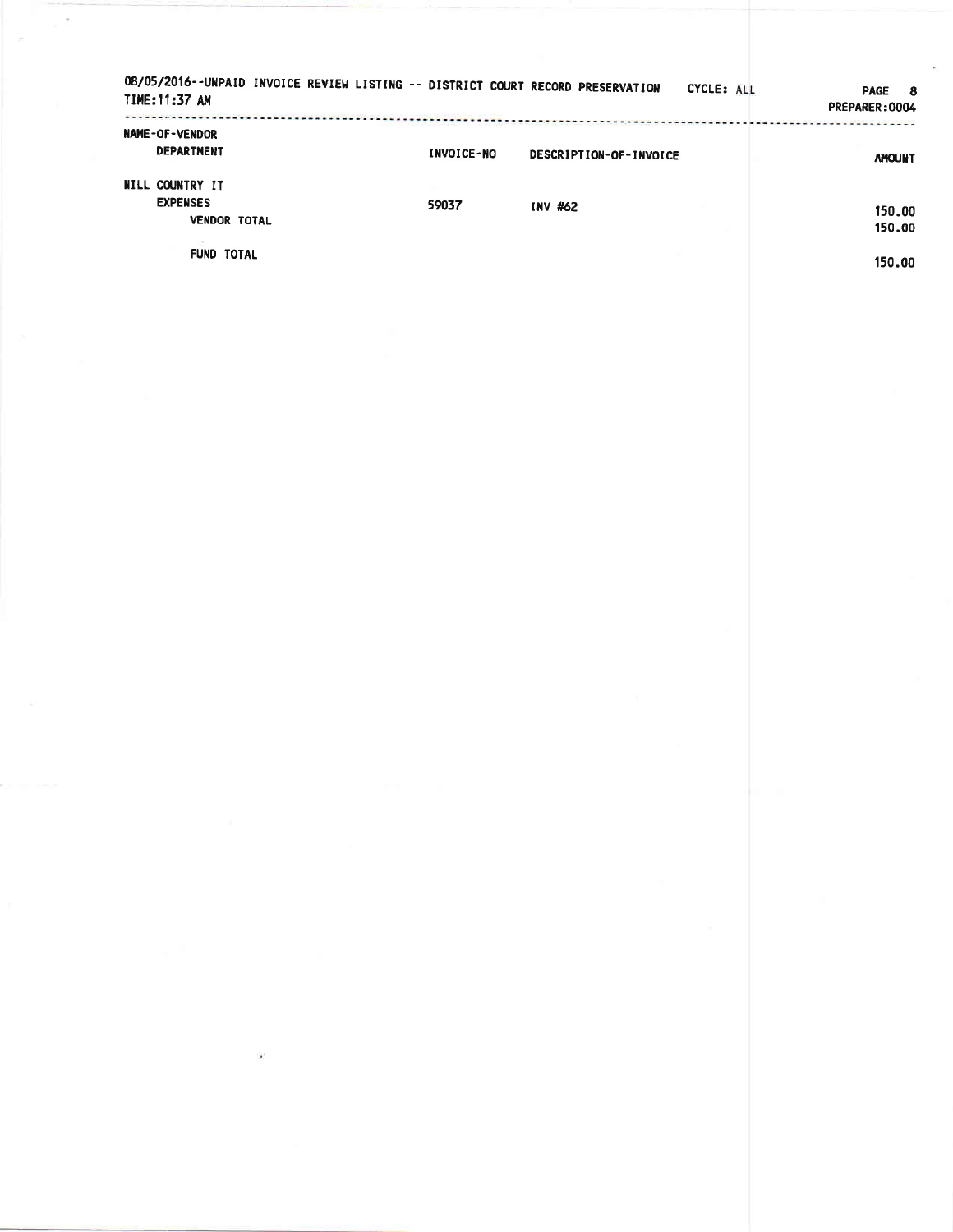| 08/05/2016--UNPAID INVOICE REVIEW LISTING -- COUNTY WIDE ROAD & BRIDGE IMPROVEME CYCLE: ALL<br>TIME: 11:37 AM |                |                                              | <b>PAGE</b><br>- 9<br>PREPARER: 0004 |
|---------------------------------------------------------------------------------------------------------------|----------------|----------------------------------------------|--------------------------------------|
| NAME-OF-VENDOR<br><b>DEPARTMENT</b>                                                                           | INVOICE-NO     | DESCRIPTION-OF-INVOICE                       | <b>AMOUNT</b>                        |
| CAPITOL AGGREGATES, LTD.<br><b>EXPENSES</b><br><b>VENDOR TOTAL</b>                                            | 59070          | ACCT#083007 PCT 4                            | 11,784.85<br>11,784.85               |
| ERGON ASPHALT AND EMULSIONS, INC<br><b>EXPENSES</b><br><b>EXPENSES</b><br><b>VENDOR TOTAL</b>                 | 59075<br>59076 | INV#9401488977 PCT 4<br>INV#9401494939 PCT 4 | 8,131.26<br>4,671.54<br>12,802.80    |
| <b>RUVALCABAS PAVING CO</b><br><b>EXPENSES</b><br><b>VENDOR TOTAL</b>                                         | 59062          | <b>MCCALL CREEK</b>                          | 22,400.00<br>22,400.00               |
| <b>FUND TOTAL</b>                                                                                             |                |                                              | 46,987.65                            |

 $\mathbb{R}^n$ 

 $\hat{\mathbf{s}}$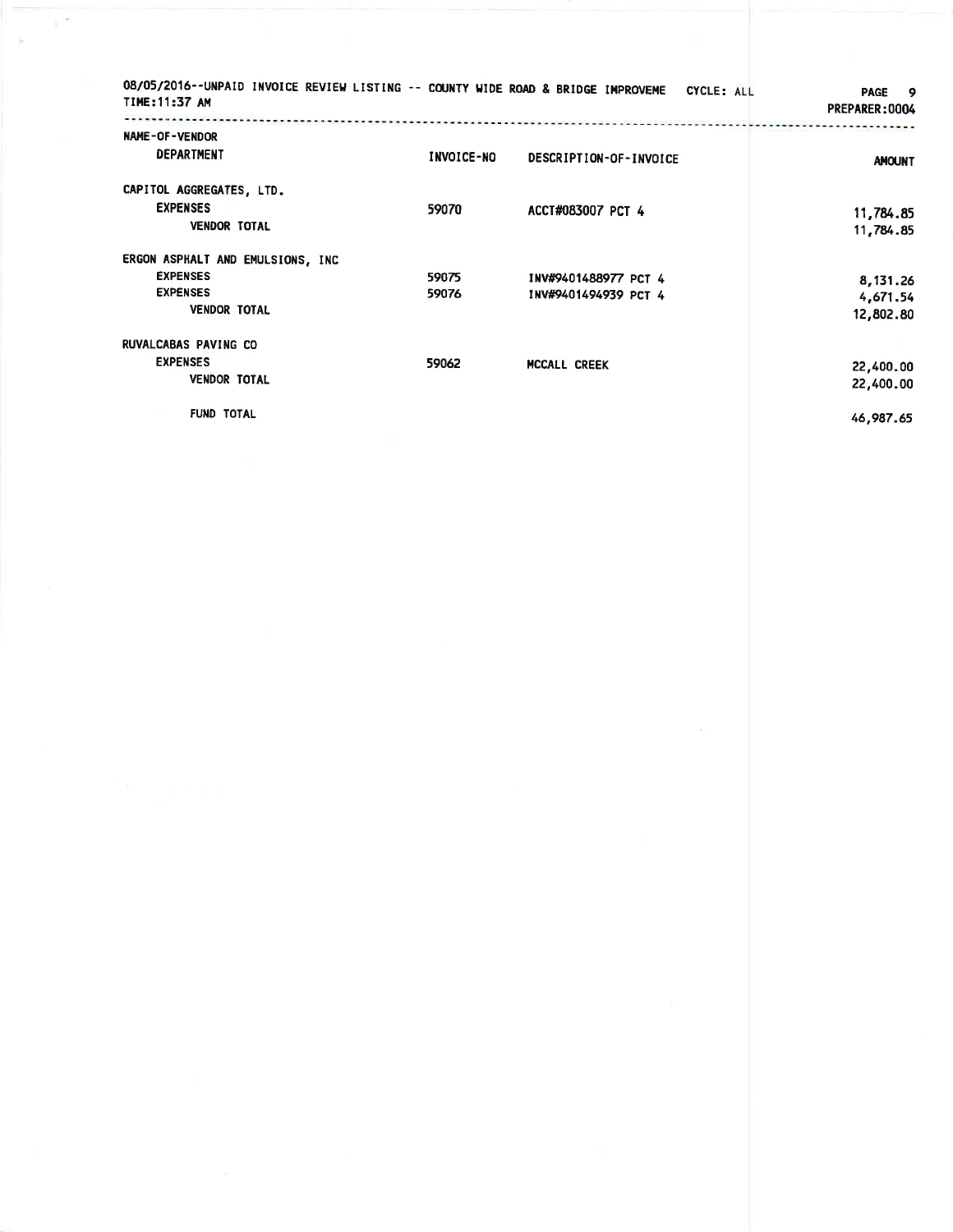| 08/05/2016--UNPAID INVOICE REVIEW LISTING -- GRAND TOTAL PAGE<br>TIME: 11:37 AM |            | CYCLE: ALL             | PAGE<br>- 10<br>PREPARER:0004 |
|---------------------------------------------------------------------------------|------------|------------------------|-------------------------------|
| NAME-OF-VENDOR<br>DEPARTMENT                                                    | INVOICE-NO | DESCRIPTION-OF-INVOICE | <b>AMOUNT</b>                 |

**GRAND TOTAL** 

 $\sim$ 

85,883.25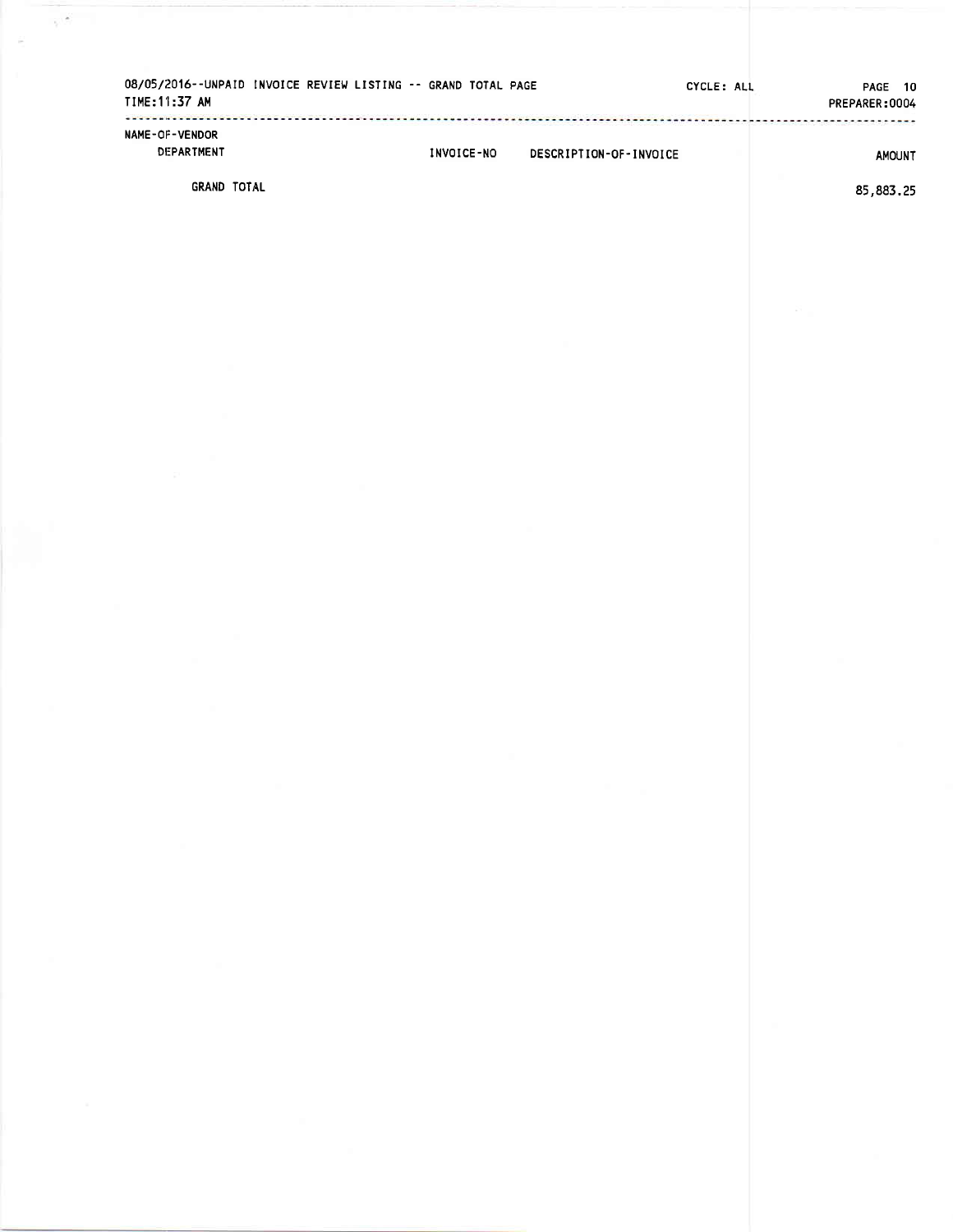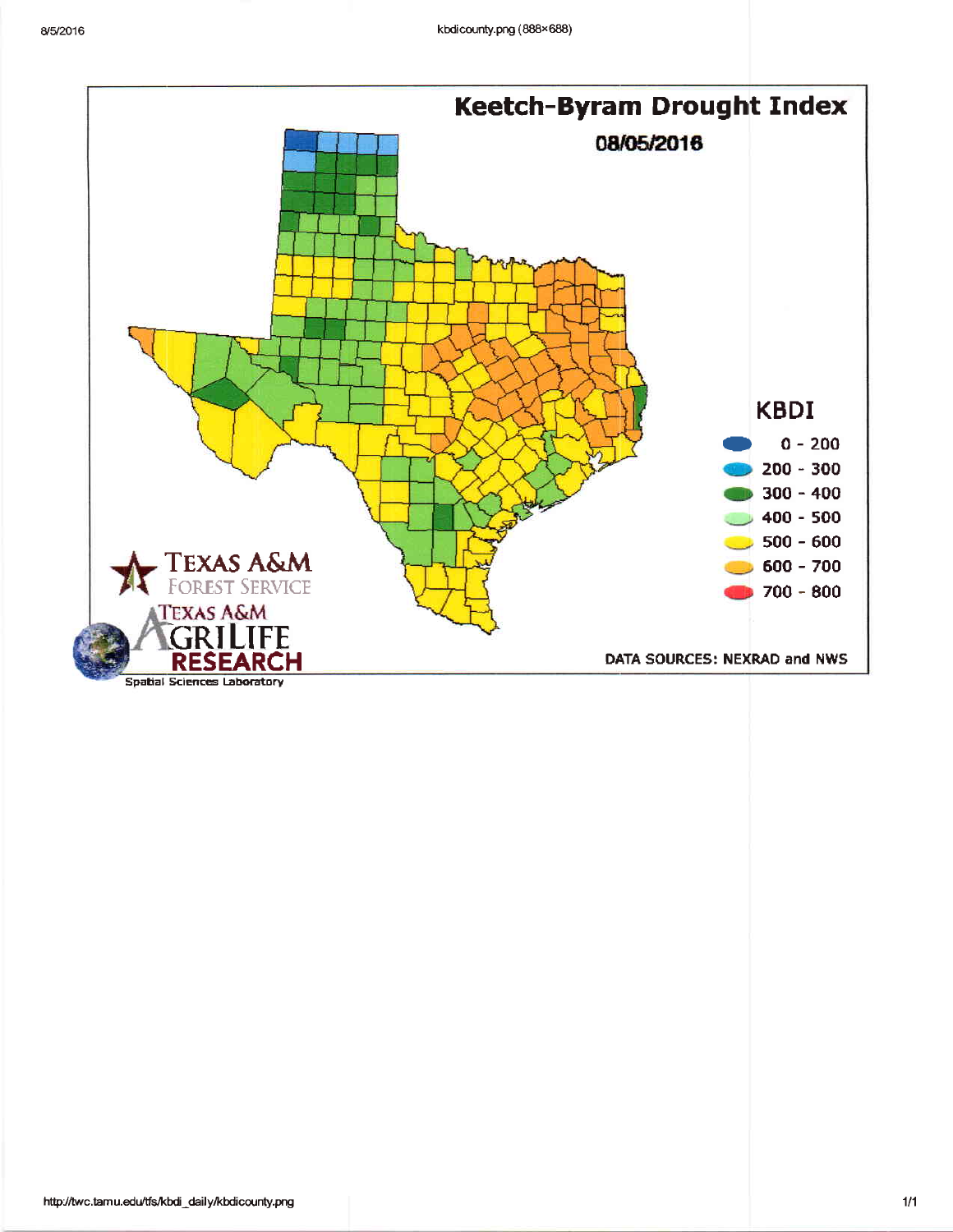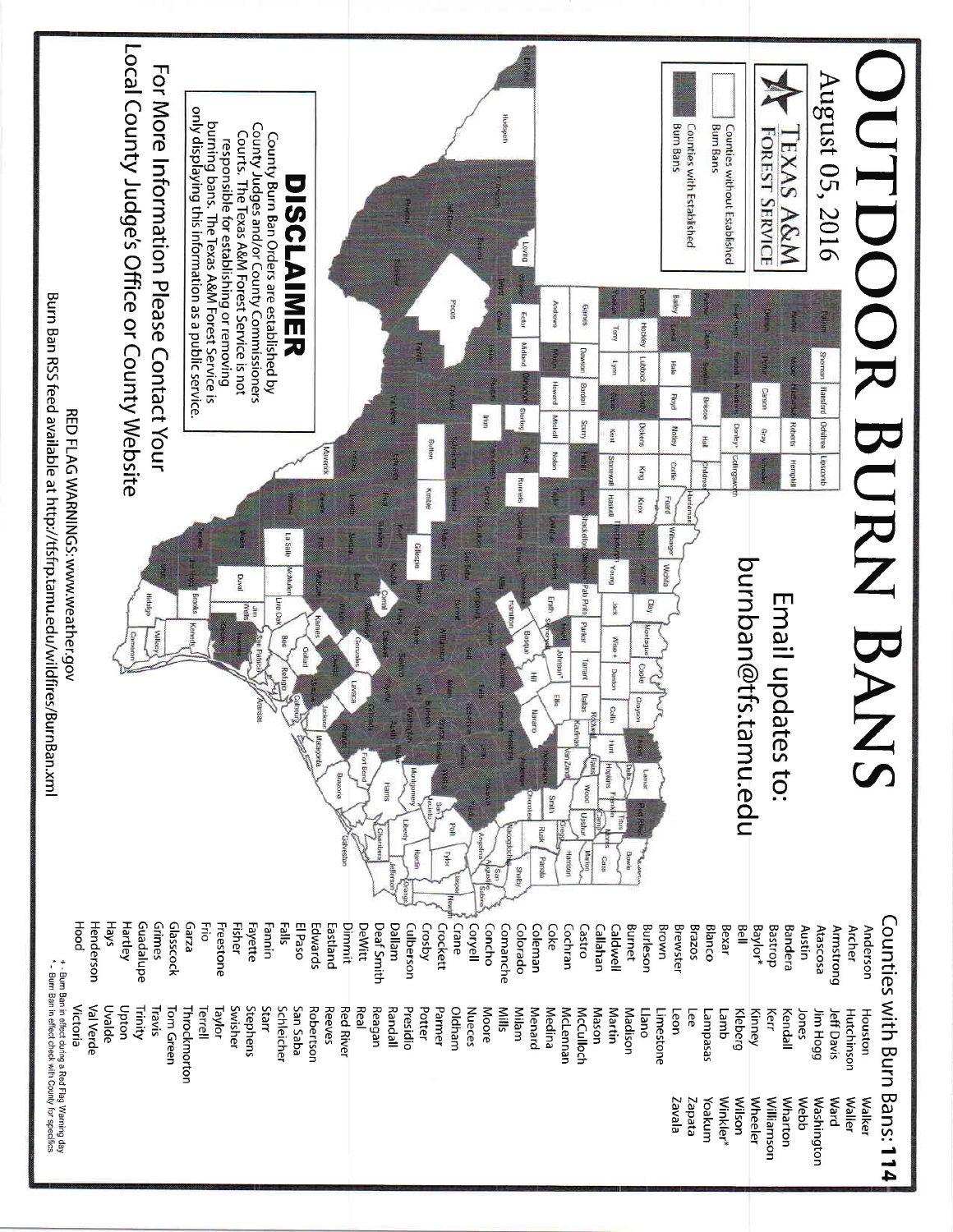

Names for Election Judges, Early Voting Judge, Early Ballot Board, Central Count Station To be approved by Blanco County Commissioners Court Term of Office: September 1, 2016 - August 31, 2018 Submitted by: Brenda Brodbeck, Chair Blanco County Republican Party

## Pct. 102-

Franciela Marin-Smith PO Box 41 Blanco, Texas 78606 830 833-s624 (Hl 210 602-8670 (C)

# Pct. 201-

Christine Schulze PO Box 1812 Johnson City, Texas 78636 830 868-4600

# Pct. 302-

George Stearns PO Box 857 Johnson City, Texas 78636 830 868-4813 (H) 830 28s-1643 (C) Wiww04@vahoo,com

# Pct. 303-

Dwight Brodbeck PO Box 335 Johnson City, Texas 78636 830 868-7331 (H) 830 330-4237 (C) brodbeck@hughes.net

Brenda Brodbeck, Chair PO Box 335 Johnson City, Texas <sup>78636</sup>

830 868-7331 (H) 830 330-4s09 (C)